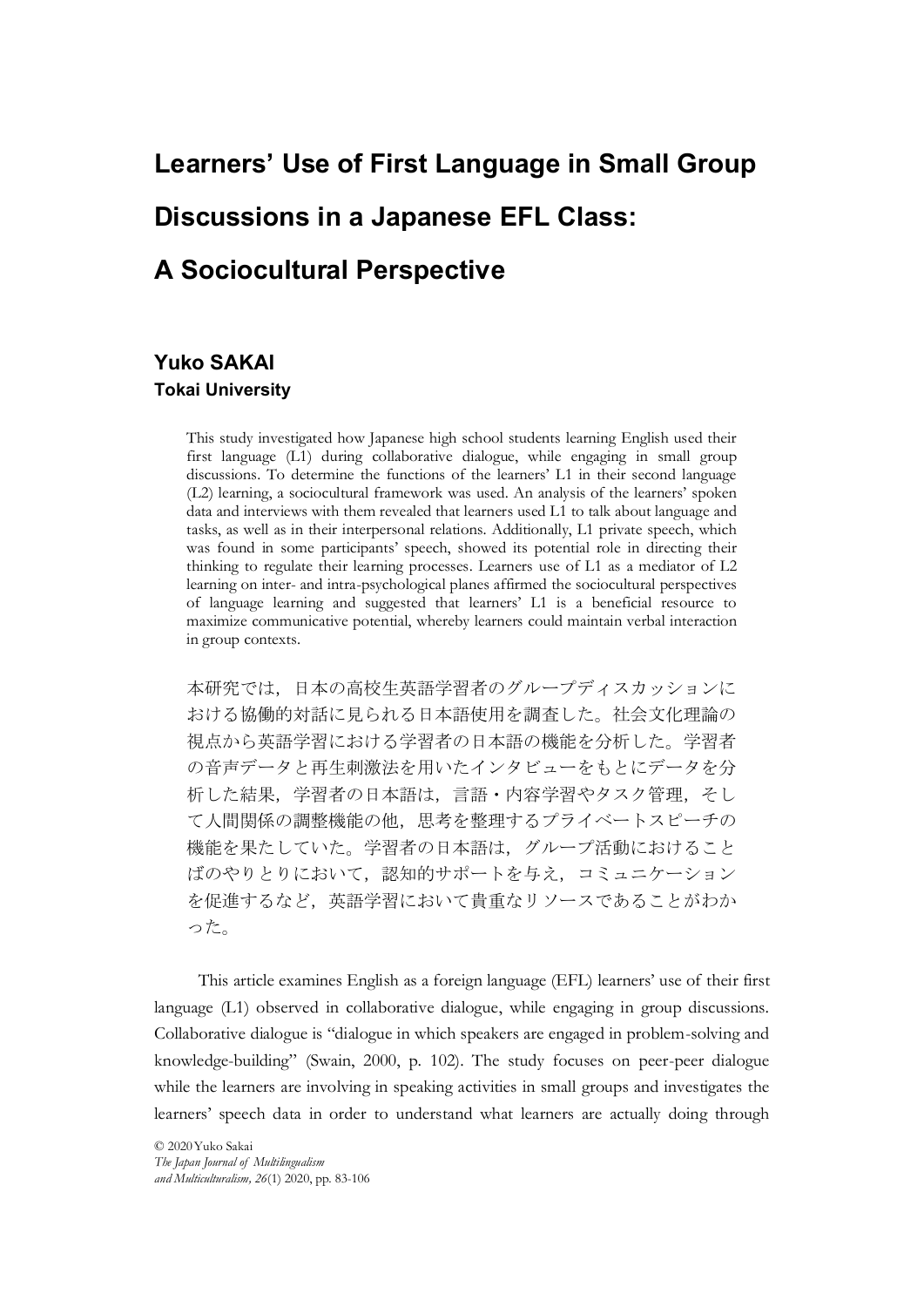S4<br>Japan Journal of Multilingualism and Multivulturalism Vol 26 2020<br>collaborative dialogue in EFL classrooms. Much research has reported peer-peer<br>collaborative dialogue to be an important aspect of second language (L2) l collaborative dialogue in EFL classrooms. Much research has reported peer-peer collaborative dialogue to be an important aspect of second language (L2) learning, claiming that the social interaction occurring during interactive language learning tasks produces social and cognitive gains (Ohta, 1995, 2001; Storch, 2001; Swain et al., 2002). It has been shown that communicative activities in small groups not only provide learners with more opportunities than teacher-centered whole-class teaching methods to use L2 but that their language development also proceeds through social interaction when learners encounter linguistic problems and attempt to solve them together (Donato, 1994; Long, 1985, 1996; Ohta, 1995; Swain, 2000, 2005).

One of the concerns regarding small group work is that learners might use their L1 excessively, to such an extent as to deprive them of the opportunity to use the L2. However, researchers who take a sociocultural theory (SCT) of mind perspective claim that L2 development progresses through a process of social interaction, where language, whether L1, L2 or both, mediates the learning; thus, the learners' L1 should be viewed as a resource in second language acquisition (SLA) (Antón & DiCamilla, 1999; Ohta, 1995; Swain & Lapkin, 2000). Moreover, through the theoretical lens of translanguaging, learners' flexible use of linguistic resources in classrooms has recently been reported to have positive consequences for learning in multilingual contexts (Creese & Blackledge, 2010; García & Kleyn, 2016; García & Wei, 2014; Stern, 1992). Translanguaging emphasizes the importance of investigating not "language" itself as a fixed and complete system, but the "language practices" that users create during their own meaning making processes (García, 2009). In this view, learners' use of L1 along with L2 can be regarded as "the full range of linguistic performances of multilingual language users" (Wei, 2010, p. 1223) as they create language by utilizing their available linguistic resources.

The present study takes the stance that learners' flexible use of L1 in L2 classrooms demonstrates their entire linguistic repertoire (García & Wei, 2014), and investigates the functions of the learners' L1 in their L2 learning. A sociocultural perspective was adopted to explore how the learners scaffold one another using L1, as they engage in peer group discussions or an opinion exchange task (Pica et al., 1999, p. 19). Based on the learners' speech data and stimulus recall interviews with each participant, the study illustrates that learners' language choice is flexible and dynamic during collaborative interaction. It first reviews studies on learners' use of L1 in group or pair work, followed by studies conducted from a sociocultural perspective that are particularly relevant to this study. Thereafter, the study reports different L1 functions found in the sample's collaborative activities and concludes with a discussion of L1 as a resource for L2 learning within a sociocultural framework.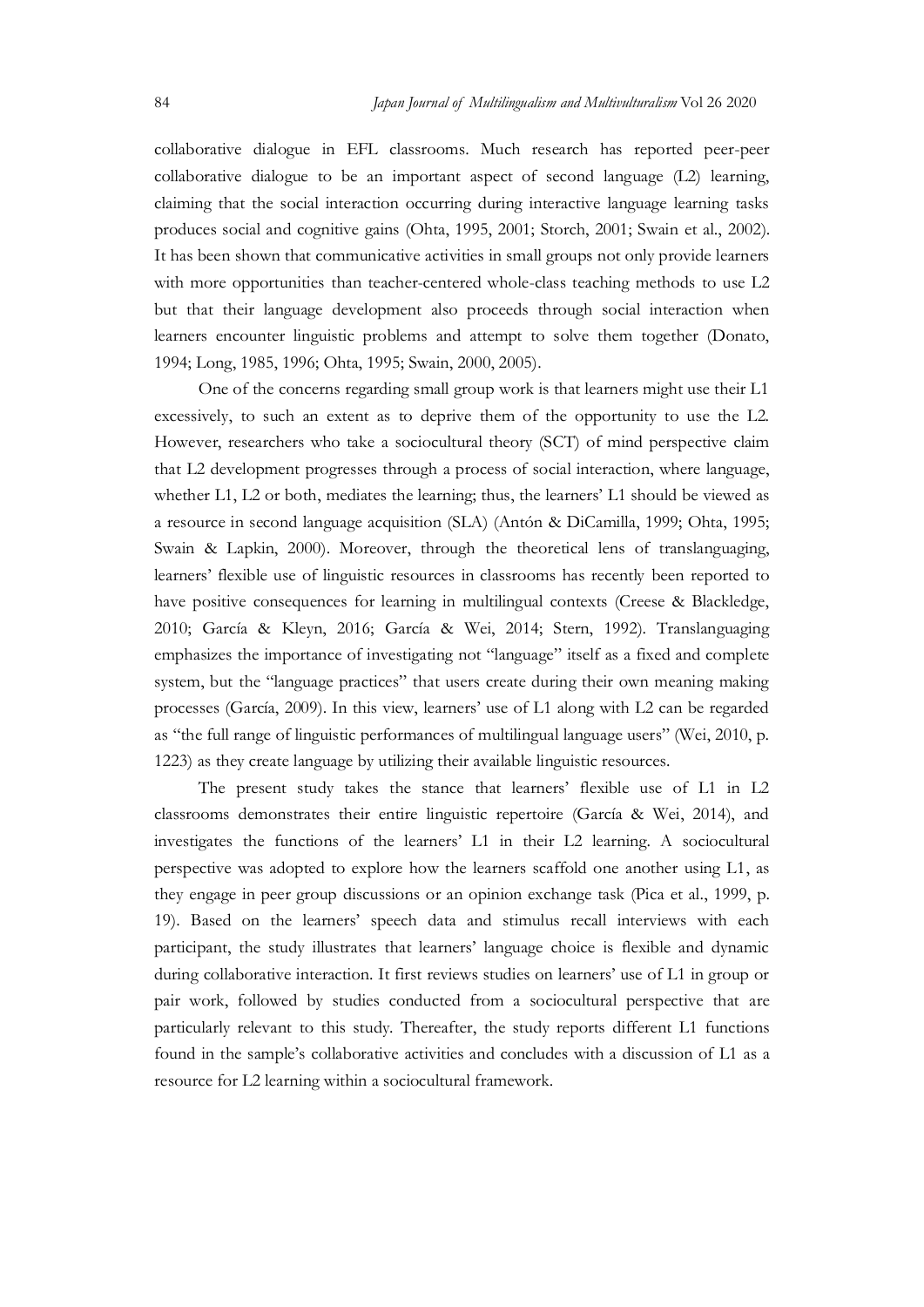#### **Background**

#### Learners' Use of L1 in Group/Pair Work in EFL Classrooms

In the past, the dominant view on the use of L1 in L2 learning was that it should be discouraged as it was considered to be "language transfer" (e.g., Gass & Selinker, 1983; Kellerman, 1995; Odlin, 1989). Teachers have sometimes been reluctant to incorporate group work into their teaching repertoire as students use L1 or frequently code-switch in group situations (Guk & Kellogg, 2007). However, in a context where learners share the same L1, the learners' use of L1 or code-switching behavior is a natural phenomenon in EFL classrooms (cf. Hall & Cook, 2012).

Previous studies report that group work activities, such as opinion exchange tasks (Chen & Hird, 2006; Hird, 1996), a pair role-play task (Hancock, 1997), or jigsaw and information gap tasks (Yokoyama, 2014), tend to create a context where learners produce informal and interpersonal forms of communication, which often results in more use of L1 for procedural-asides, than L2 for task-essentials.

Among the few studies which dealt with opinion exchange tasks performed by EFL learners, Hird (1996) examined Chinese EFL learners in a middle school in Hong Kong engaging in small group (four person) discussion tasks and reported that the learners' use of L1 (Chinese) had distinct function for opinion-exchange tasks (e.g., direct quotation, addressee specifications, reiteration, and asides) during the negotiation and management of discussions. However, Hird (1996) reported that the more learners became involved in the discussion's negotiation and the more they approached personal ownership of their learning, the less English was used.

Chen and Hird (2006) also observed Chinese EFL university learners engaging in opinion- exchange tasks and examined the learners' use of L1 in group discussions. They found that learners' switch from English to Chinese signaled a shift from a non-literal or performing frame to a literal or non-performing frame. In other words, L1 functioned to define "the boundary between 'on task' and 'off-task' behavior" (p. 215). They further state that, when learners are using L1 (such as when appealing to their peers for assistance), they momentarily abandon their role as participants in the English group discussion (non-literal role) and adopt their normal, authentic presence (literal).

As Ellis and Shintani (2014) state, in task-based language teaching classrooms where pair or group work is frequently incorporated, students often become so focused on achieving a task's goal that they frequently resort to L1 to resolve communication problems. In contrast to focused tasks, such as jigsaw or information gap tasks, which are frequently designed to accustom learners to the use of a specific linguistic feature, opinion-exchange tasks are meaning-focused and permit a number of possible outcomes related to a topic (Ellis, 2003). During group discussions, learners may rely more on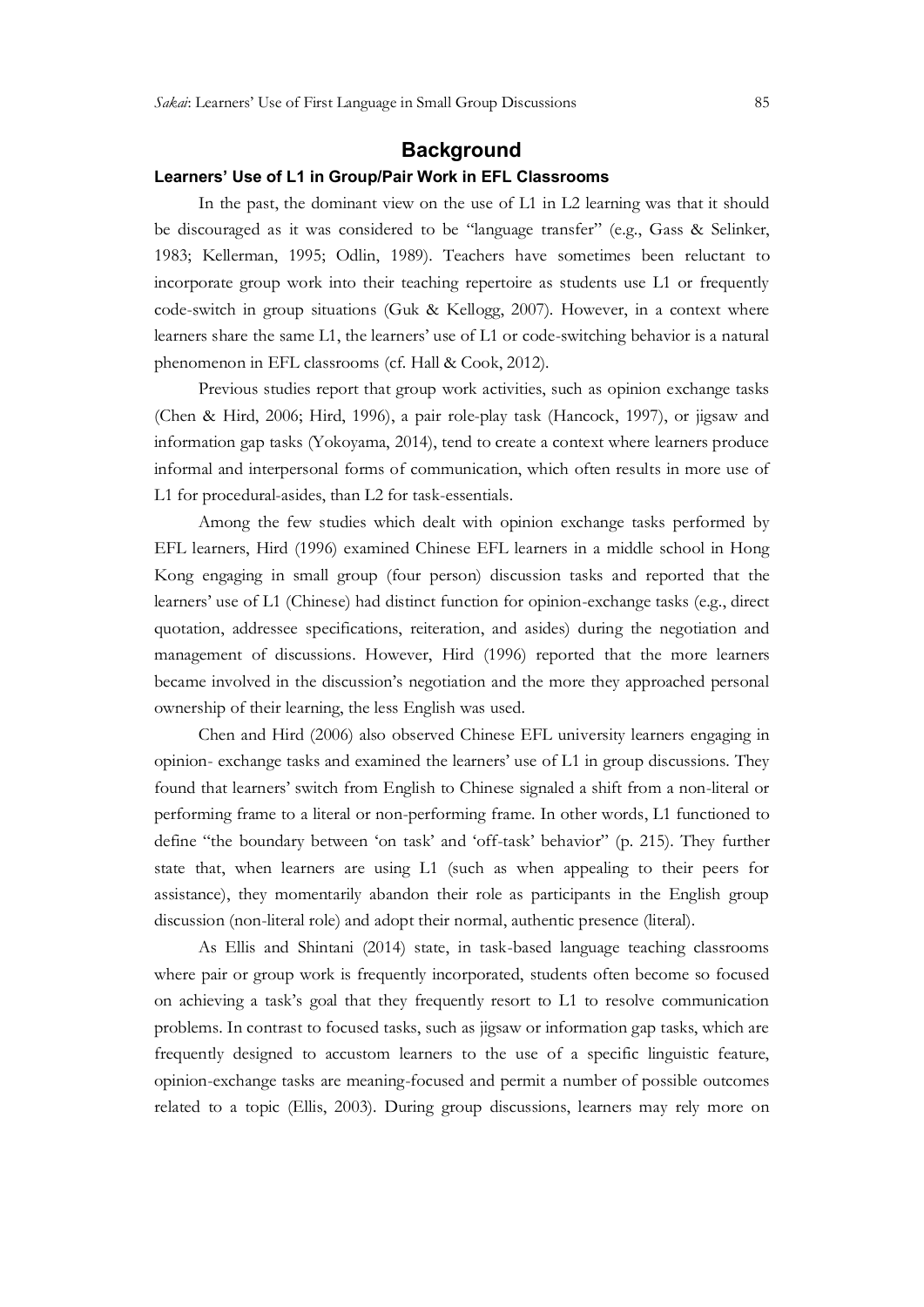So Japan Journal of Multilingualism and Multivulturalism Vol 26 2020<br>
linguistic resources, such as L1, for comprehension and production to meet<br>
communicative needs. In summary, the abovementioned studies show that more<br> linguistic resources, such as L1, for comprehension and production to meet communicative needs. In summary, the abovementioned studies show that more authentic communicative situations, such as group discussions or the opinion exchange task examined in the present study tend to discourage the use of English for informal purposes (e.g., off-task talk) in EFL contexts.

#### Learners' Use of L1 in Translanguaging

The literature has acknowledged learners' use of L1 in L2 learning, which is typically observed under the notion of code-switching, as beneficial, and argued that L1 can be a cognitive and social tool that aids L2 learning (cf. Cook, 2001; Hall & Cook, 2012; Turnbull & Dailey-O'Cain, 2009). Code-switching, which is defined as "the alternate use of two or more languages in the same utterances or conversation" (Grosjean, 1982, p. 145), is a characteristic feature of bilinguals' utterances and typically used as a communication strategy (Wei, 2000). However, in the traditional models of bilingualism, bilingual speakers were observed to utilize two separate language systems based on "the monolingual or fractional view" (Grosjean, 1989, p. 3). Grosjean questions the measurement of bilinguals' linguistic proficiency against monolingual standards and argues for a holistic view of the bilingual person as an "integrated whole" (1989, p. 6). As Ortega (2009) states, the monolingual bias based on traditional models of bilingualism persists in the field of second language acquisition.

The concept of translanguaging, which views language systems as fluid or lacking rigid boundaries, differs from that of code-switching in the sense that a bilingual linguistic repertoire is considered to consist of one entity that is unique to the speaker (García & Wei, 2014). According to García (2011), translanguaging is "the process by which bilingual students perform bilingually in the myriad multimodal ways of classrooms – reading, writing, taking notes, discussing, signing, etc." (p. 147), thus enabling bilinguals to perceive language choice as a part of the entire language repertoire. In addition, Wei (2018) explicitly states that translanguaging is a practice and "a process of knowledge construction that goes beyond language(s)" (p. 15). In contrast to code-switching, which is "rarely institutionally endorsed or pedagogically underpinned" (Creese & Blackledge, 2010, p. 105), translanguaging is rooted in pedagogy and, through its practices, learners can unify their entire linguistic repertoire to negotiate and create meaning through interaction (García & Lin, 2016). In this view, learners' L1, as part of their full linguistic repertoire, is a valuable linguistic asset in the process of meaning-making and shaping knowledge and experience through language (cf. Swain, 2006).

Despite its frequent application in English as a second language settings, the pedagogical possibilities of translanguaging remain to be explored (cf. Aoyama, 2020;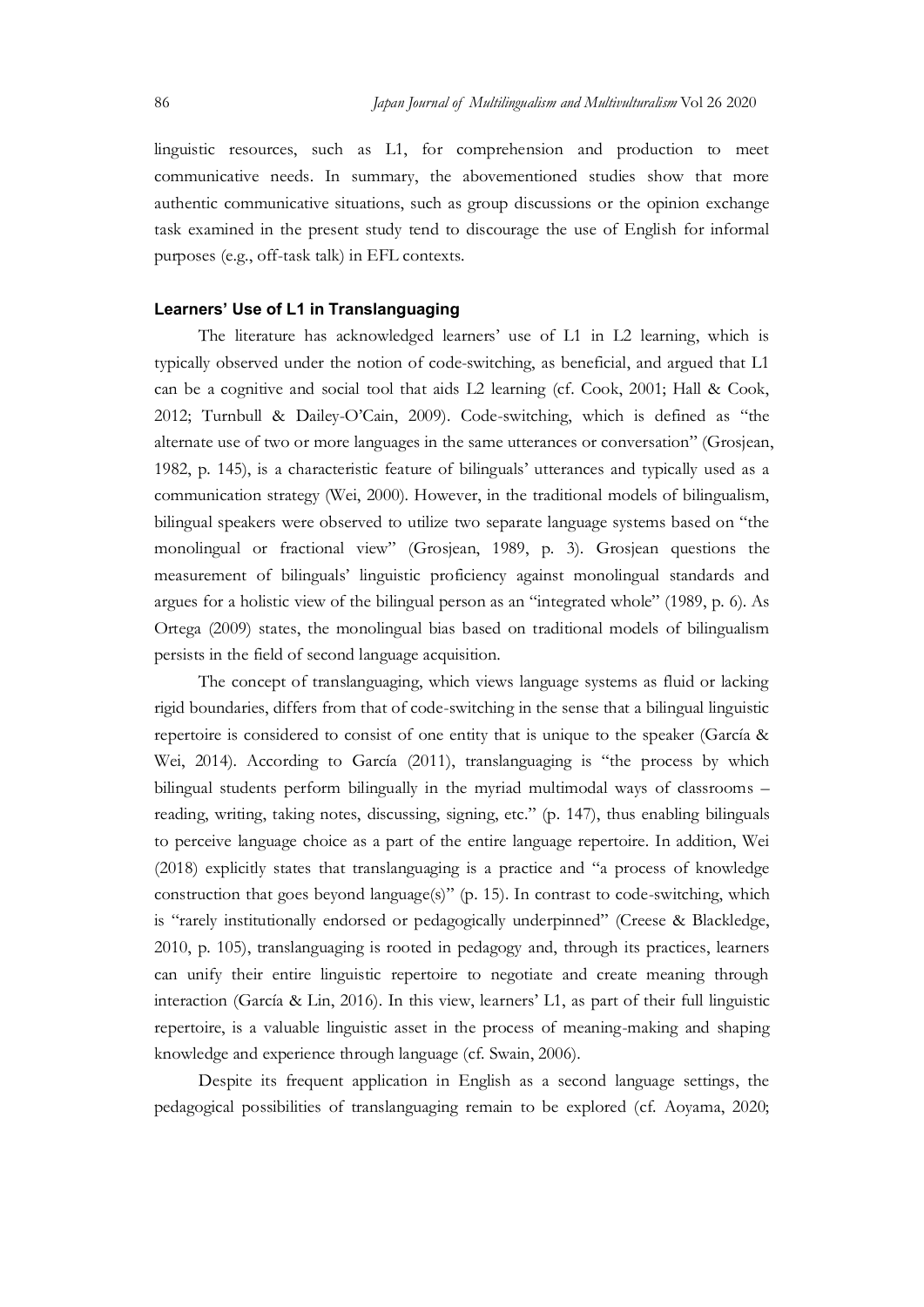Sano, 2018; Turnbull, 2018). As discussed by García and Kleyn (2016), a speaker's full linguistic repertoire is "constantly evolving in social interaction with others" in a translanguaging pedagogy, which is "always collaborative and student-centered" (p. 22). The authors then state that the "translanguaging design of the classroom must capitalize on collaboration among speakers" (p. 22) and recommend grouping students according to their home language backgrounds to maximize discussion and collaboration during tasks. This concept of translanguaging provides relevance to the perspective of SCT of the mind because both translanguaging and SCT value collaborative dialogue in social interaction during communicative language activities.

#### Learners' Use of L1 from a Sociocultural Perspective

Research on the function of L1 in peer interaction has been examined from the perspective of Vygotsky's (1978, 1986) SCT. It views cognition and knowledge as inherently social and dialogically constructed (Lantolf, 2012). From the perspective of SCT, "knowledge is not owned solely by the learner, but is also a property of social settings and the interface between person and social context" (Foster & Ohta, 2005, p. 403). Therefore, in a language classroom, learners need more social interaction with others, who may be experts or more capable peers, to attain their potential level of learning in the zone of proximal development (ZPD). In the ZPD, the learner, a novice, is provided assistance, known as "scaffolding" (Wood et al., 1976) by the expert so that the novice can perform beyond their actual level of development. Studies on peer interaction in L2 classrooms (e.g., Donato, 1994; Kowal & Swain, 1994; Ohta, 1995) have shown that scaffolding can also occur in peer interactions and reported that the expert's role in pair work can be fluid, with both learners taking turns to act as the expert. Hence, studies on group or pair work have shown that scaffolding can be collective (Donato, 1994) and that both the expert and novice can benefit from the interaction (Ohta, 1995).

Regarding the studies which focus on the functions of L1 in collaborative dialogue from the perspective of SCT, many have been conducted in the context of teaching writing (Antón & DiCamilla, 1999; DiCamilla & Antón, 2012; Storch & Wiggleworth, 2003), and some with speaking activities, such as information gap or jigsaw tasks (Brooks & Donato, 1994; Brooks et al., 1997). In general, the results of these studies suggest that using L1 provides learners with additional cognitive support to accomplish tasks through collaboration with others.

Antón and DiCamilla (1999), for example, examined functions of L1 use in the collaborative dialogue of five pairs of English L1 learners of Spanish engaged in a writing task. The study demonstrates how L1 was a powerful tool of semiotic mediation on an interpsychological plane and an intrapsychological plane (cf. Wertsch, 1985). On the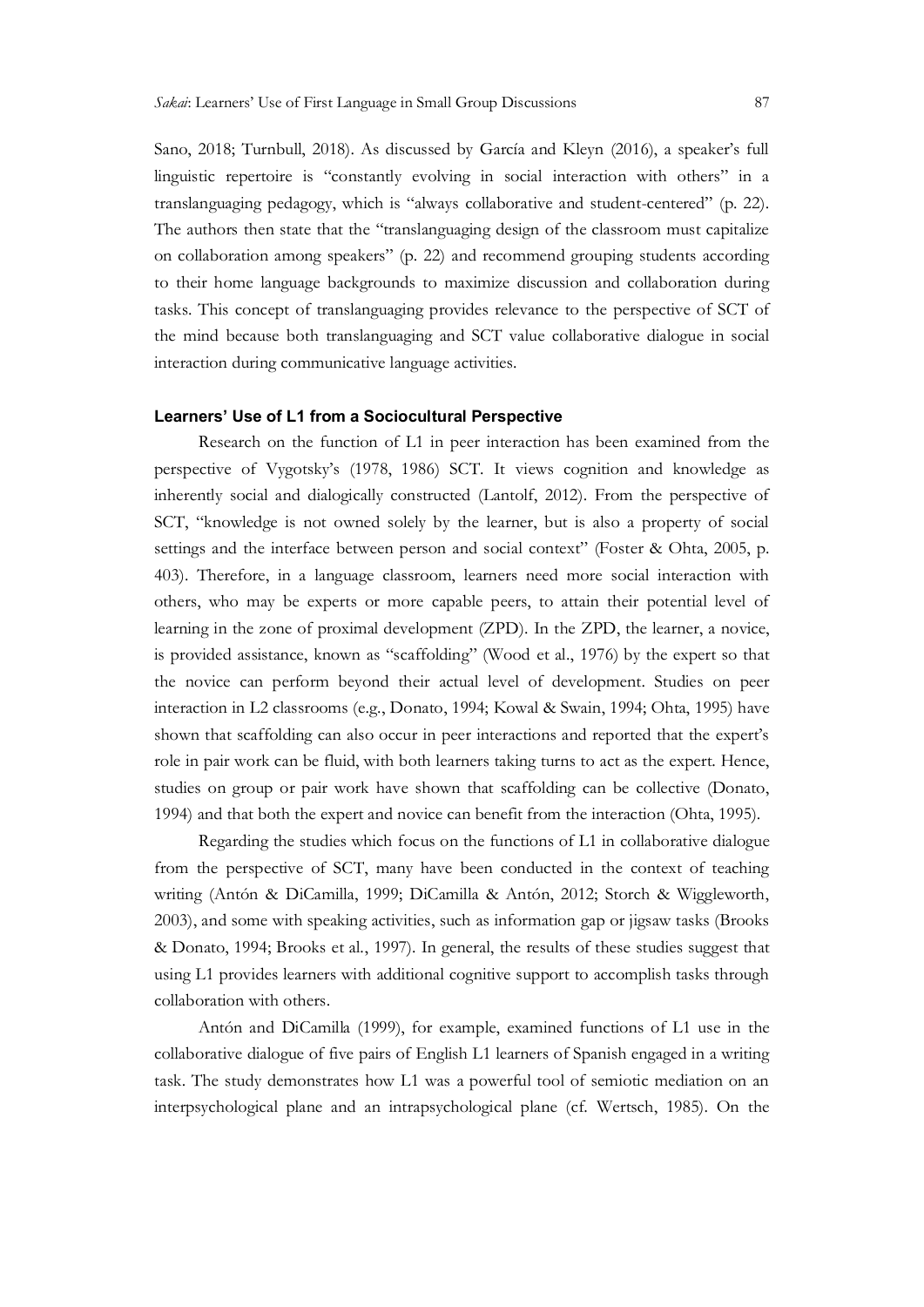Japan Journal of Multilingualism and Multivulturalism Vol 26 2020<br>
interpsychological plane, the L1 functioned as a cognitive tool for solving lexical or<br>
grammatical problems by providing scaffolding. The L1 also created interpsychological plane, the L1 functioned as a cognitive tool for solving lexical or grammatical problems by providing scaffolding. The L1 also created a social space for the learners to develop a shared perspective on tasks (e.g., setting goals to achieve a task). On the intrapsychological plane, the L1 functioned as a private speech vehicle for externalizing or vocalizing their thoughts when encountering a difficult cognitive task. Among the various definitions of private speech, Lantolf (2000) says "private speech is not directed at any interlocutor but is intended for the speaker himself or herself" (p. 18).<br>By function, it is a self-addressed form, or "speaking to understand" (Appel & Lantolf, 1994, p. 437). Ohta (2001) discusses the role of private speech as a component of the internalization process (cf. Saville-Troike, 1988), and for adult L2 learners, studies by Ohta (2001) and Centeno-Cortés and Jimenéz-Jimenéz (2004) reported that adult L2 learners' private speech in both L1 and L2 is a regulatory tool as learners develop increasing cognitive control of their learning.

A similar study by DiCamilla and Antón (2012) investigated the talk of English L1 learners of Spanish during collaborative writing tasks and identified four main functions of L1 (i.e., content, language, task management, and interpersonal relations) used by the learners to mediate their performance of the assigned task. The function of private speech, however, was not discussed in this study.

Though the majority of studies of the functions of L1 focused on adult language learners, Yaghobian et al.'s (2017) study is among the few studies that observed collaborative dialogue by relatively young learners (9<sup>th</sup> graders). Their study, based on functional categories used in DiCamilla and Antón (2012), investigated learners' L1 (Persian) use in an Iranian EFL school by observing learners' peer talk in pair or group work or whole-class interaction in a normal reading class, where students had to read sentences and answer questions in their group and finally to make their own sentences using the new words presented in the textbook. To manage this relatively complicated task, all learners were found to use L1 to reach an agreement on how to do the task in groups. It was also found that more proficient peers used L1 to provide support to their less proficient peers. In addition, the learners produced L1 intrapersonal speech to deal with more difficult tasks, serving both cognitive and affective functions. The results reveal that the L1 creates a context that allows more participation and collaboration, in which L1 and L2 mediate learners' mental processes and facilitate language learning.

To summarize, within a sociocultural framework, studies of learners' L1 use in small groups or pairs have generally found that it seems to serve social and metacognitive functions in the SLA process. However, until now, research into L1 use in learner-learner interaction has largely been conducted with adult English learners engaged in problem-solving tasks (e.g., jigsaw picture tasks) or in writing tasks, where the target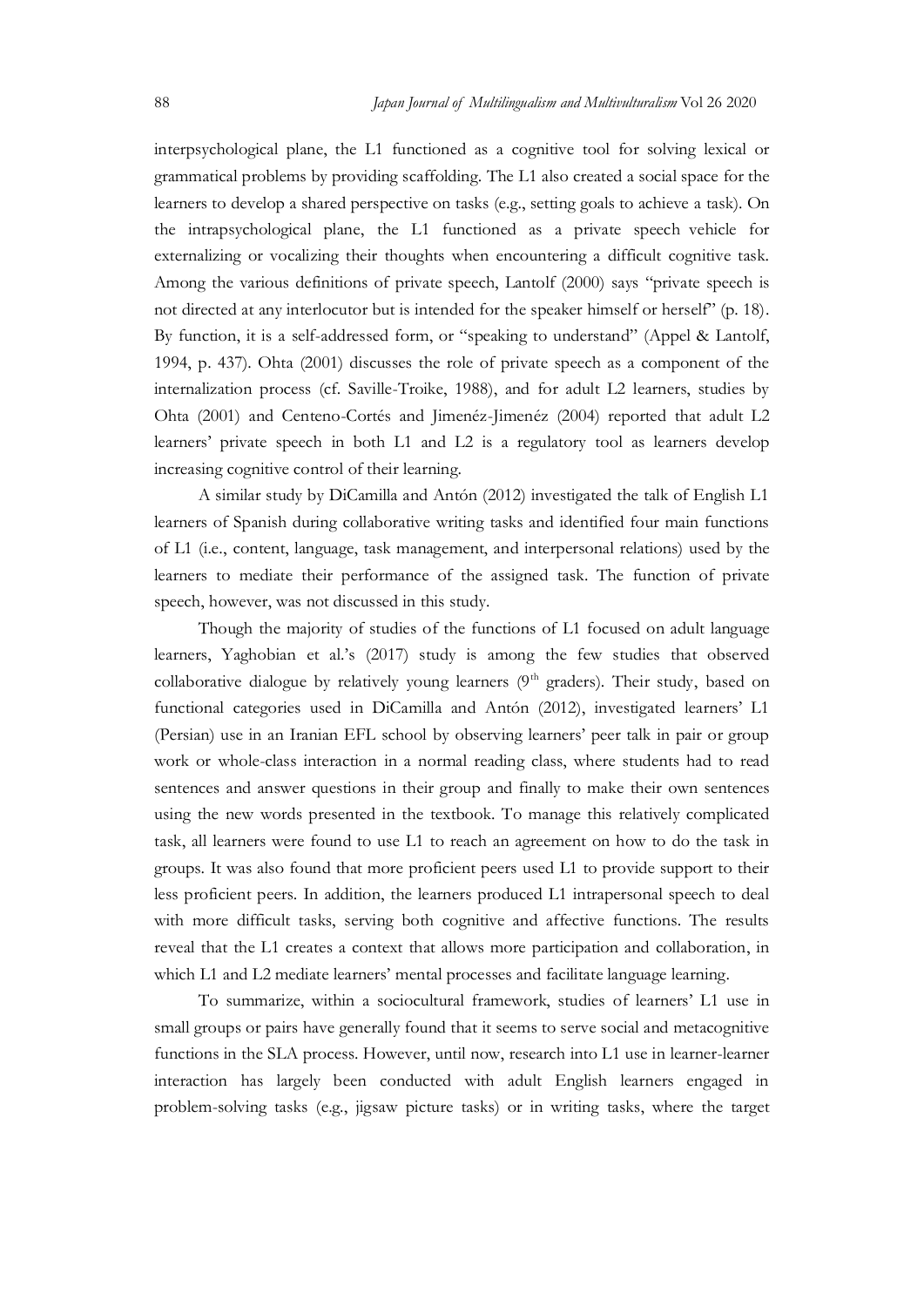language forms are often predetermined. Little research has been conducted on collaborative dialogue by Japanese high school learners of English as they engaged in small group discussions, where the focus is more on expressing feelings or ideas than solving problems with L2. By examining learners' informal and less-constrained language use in group contexts, this study investigates how and in what contexts Japanese high school students use the L1, based on L1 functions observed during opinion exchange tasks. The following research question guided the present study:

RQ. What functions are served by Japanese EFL learners' use of L1 in inter- and intrapsychological speech during collaborative interactions in language classrooms?

#### Method

#### **Participants**

The participants were eight  $12<sup>th</sup>$  grade high school learners of English enrolled in the English curriculum at a public high school in Japan. The English curriculum offers classes to develop students' practical language skills through various communicative activities, where using L2 is strongly encouraged in pair or group work. The course that was the setting for this research is an elective, English Studies II, a school-designed subject, which enrolled 23 learners with mixed abilities. Films or videos were often used as teaching materials to raise the students' awareness of cultural diversity, and opinion exchange tasks in pairs or groups were frequently adopted throughout the semester.

Two randomly chosen groups of four students participated in the study. Students in Group 1 will be referred to by the pseudonyms Kana, Yuta, Aki, and Shiho, and those in Group 2 as Noriko, Taka, Riko, and Aya. All participants were female, except for Yuta in Group 1 and Taka in Group 2. The students had a reasonable knowledge of vocabulary and grammar; however, oral communicative proficiency ranged from the upper-intermediate (i.e., B2 on the CEFR for Kana, Yuta, Noriko, and Taka) to intermediate (i.e., B1 on the CEFR for Aki, Shiho, Riko, and Aya) levels based on their recent EIKEN grades (cf. MEXT, 2018)<sup>1</sup>

#### **Procedure**

The study involved video recordings of spoken data, followed by stimulated recall interviews with each participant. Two sets of learners' speech samples (i.e., 45 minutes for each discussion) were collected as part of regular lessons; the total amount of data was 90 minutes. Participants discussed predetermined film-related topics in relation to 1

<sup>&</sup>lt;sup>1</sup> Based on (MEXT, 2018), EIKEN Pre-1 corresponds to CEFR B2, while EIKEN 2 corresponds to CEFR.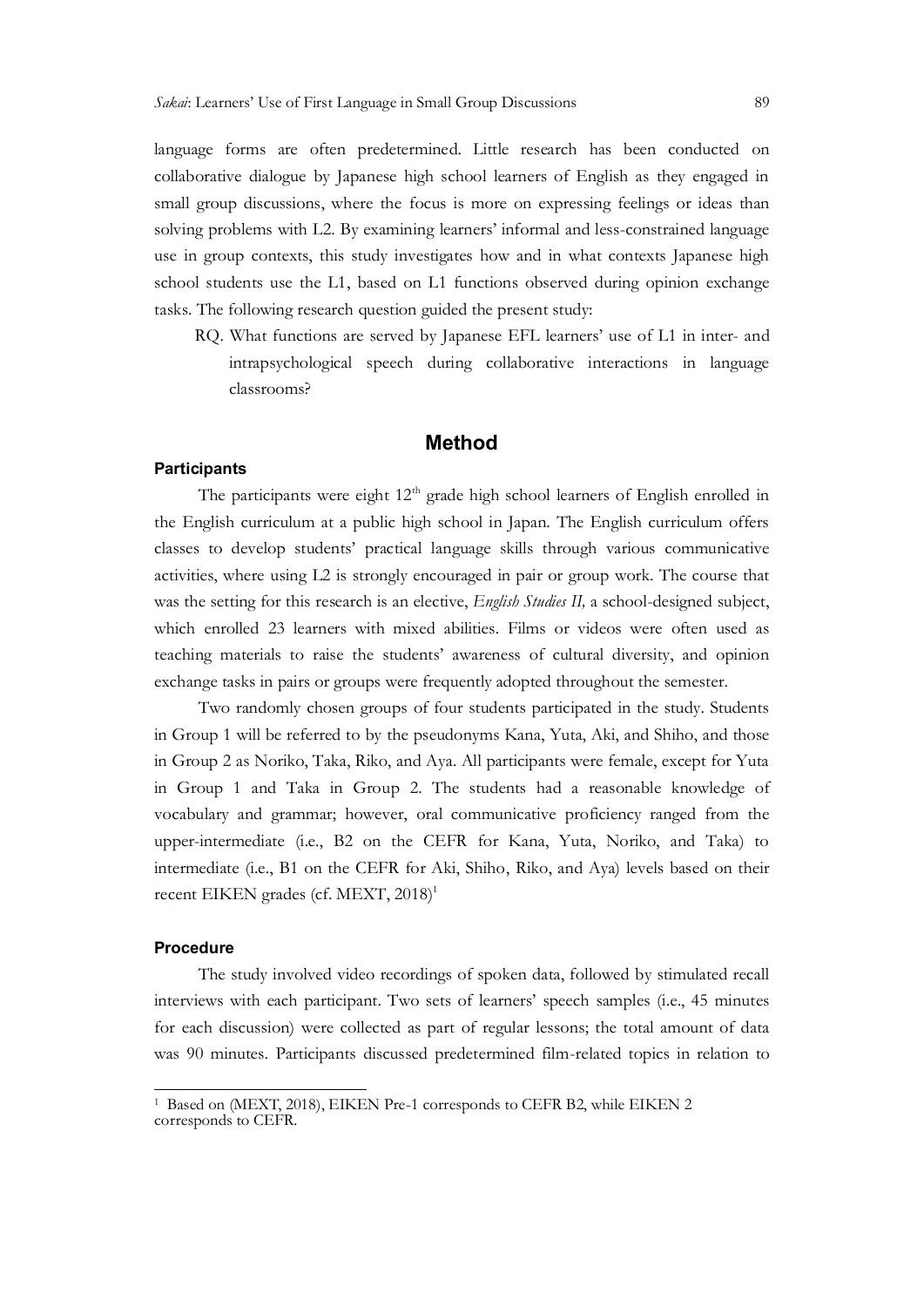Japan Journal of Multilingualism and Multivulturalism Vol 26 2020<br>
films dealing with cultural diversity or cross-cultural issues. They were simply instructed<br>
to discuss the topics on the list without being required to di films dealing with cultural diversity or cross-cultural issues. They were simply instructed to discuss the topics on the list without being required to discuss all the topics provided (see topic examples in Appendix 1). Students were encouraged to use English but were not challenged when they used their L1, even during the discussions.

Subsequently, stimulated recall interviews were conducted with individual participants to explore the reasons for their use of L1 and thus discover potential factors that influence their language choice (cf. Gass & Mackey, 2000). Interviews were conducted individually, in Japanese, within a week after the discussion. Each interview lasted for approximately 45 minutes. Recorded videos were used as a prompt to help retrieve learners' memories so they could explain how they were performing a given task within a group.

Prior to the activity, the students were asked for permission for their discussion conversation and stimulated recall interviews to be recorded. They were informed that their performance and responses would not affect their grades and that their privacy would be respected. All participants signed consent forms to have their conversation and interviews recorded and for the data obtained from the recording to be used for research.

#### Data Coding and Analysis

The data used in this study were recorded and transcribed group conversations. The learners' spoken data were first transcribed, with AS-Unit as the unit of analysis. An AS-Unit is "a single speaker's utterance consisting of an independent clause, or sub-clausal unit, together with any subordinate clause(s) associated with either" (Foster et al., 2000, p. 365). After identifying, for each unit, the learners' utterances containing Japanese, all the L1 utterances were coded for the function they seemed to have, although quantitative analysis of the learners' use of L1 was not the focus of this paper. Based on the functional categories of L1 discussed in previous research informed by SCT (e.g., DiCamilla & Antón, 2012; Yaghobian et al., 2017), we started with a working list of possible functions the L1 may serve. As well as the author, another researcher in the same field, a fluent speaker of Japanese and English, coded the transcripts, and there was an 85% agreement between the raters. When multiple functions were perceived, the functions were determined by referring to the participants' intent, which was extracted from the interviews. Based on the discussion between the two coders, primary function perceived was coded. The next section outlines the functions that seemed to reflect the principle reasons for the learners' L1 use, with examples extracted from the participants' speech data.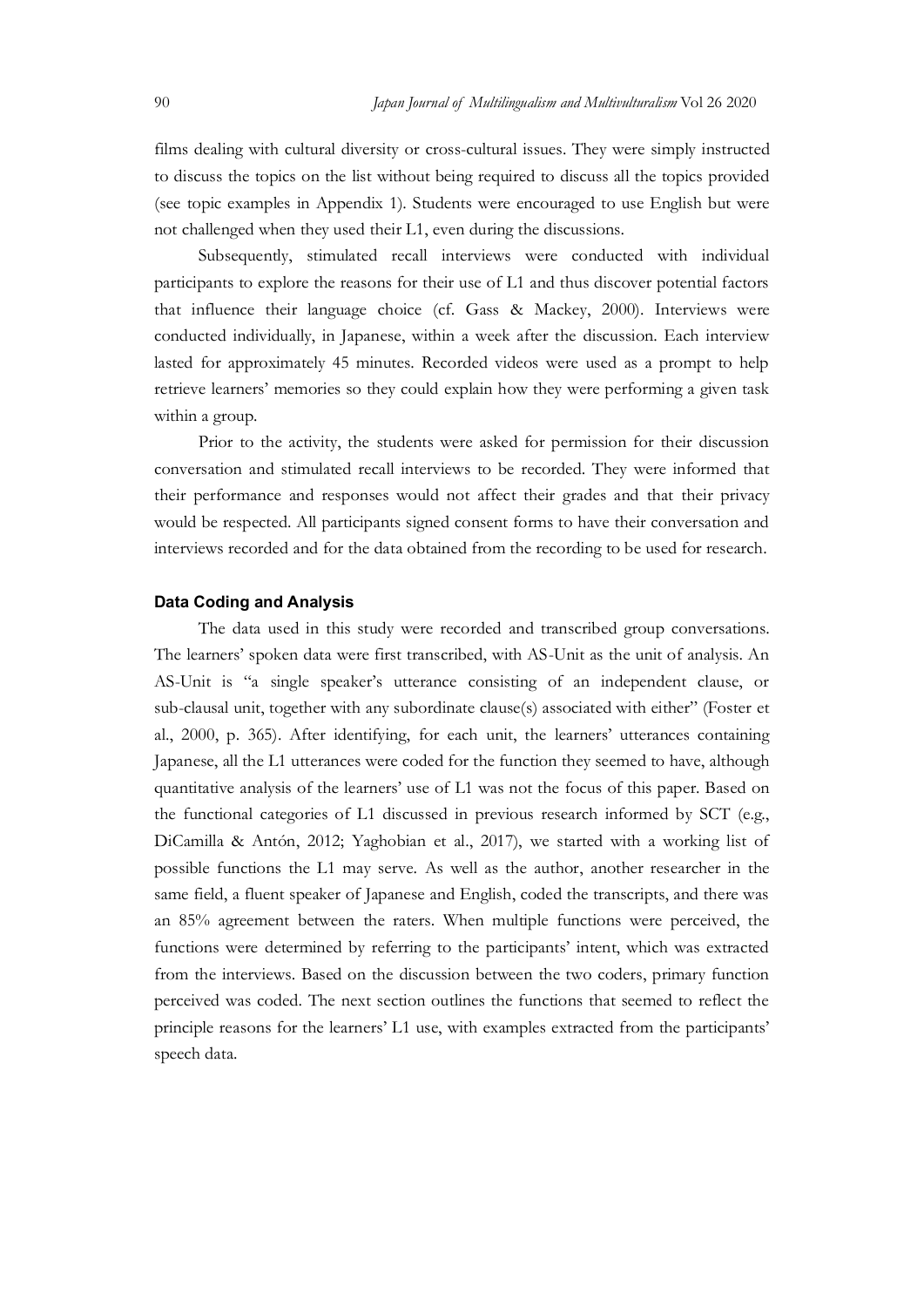#### **Results**

Through a close and repeated examination of data, we finally arrived at a list of four main functions, including nine sub-functions that could most precisely capture language behaviors during opinion exchange tasks (Table 1).

In Table 1, the functions adopted to analyze the learners' use of L1 are shown in four main categories, namely, three L1 interpersonal functions, i.e., metatalk about language, metatalk about task, and interpersonal relations: and one L1 intrapersonal function, that of private speech. In the first main category, L1 in metatalk about language, we viewed language (form) and content as a single function. In contrast to the work of DiCamilla and Antón (2012), which examined learners' speech about the production of a writing task, an opinion exchange task focuses more on the delivery of meaning. Since there were many cases where a unit of utterance had both language and content mixed in learners' L1 speech, it was difficult to differentiate the learners' discussion data into form and meaning. Therefore, sub-functions of L1 in metatalk about language are the utterances in L1 related to either language or content, or both.

#### Table 1

| Language functions             |  |
|--------------------------------|--|
| I 1 in metatalk about language |  |

| 1. |                | L1 in metatalk about language             |
|----|----------------|-------------------------------------------|
|    | 1a             | Requesting information (assistance)       |
|    | 1b             | Providing information (assistance)        |
|    | 1c             | Arguing, agreeing, disagreeing            |
|    | 1d             | Initiating utterances                     |
|    | 1e             | Expressing understanding                  |
|    | 1f             | Responding to peers' utterances           |
|    | 1g             | Checking peers' understanding             |
|    | 1 <sub>h</sub> | Expressing opinions and ideas             |
|    | 1i             | Evaluating language forms and expressions |
| 2. |                | L1 in metatalk about task                 |
| 3. |                | L1 in interpersonal relations             |
| 4. |                | L1 in private speech                      |

The following excerpts from students' discourse data are intended to illustrate some of the salient L1 functions, listed in Table 1, identified in the learners' collaborative interactions. Transcription symbols used are presented in Appendix 2.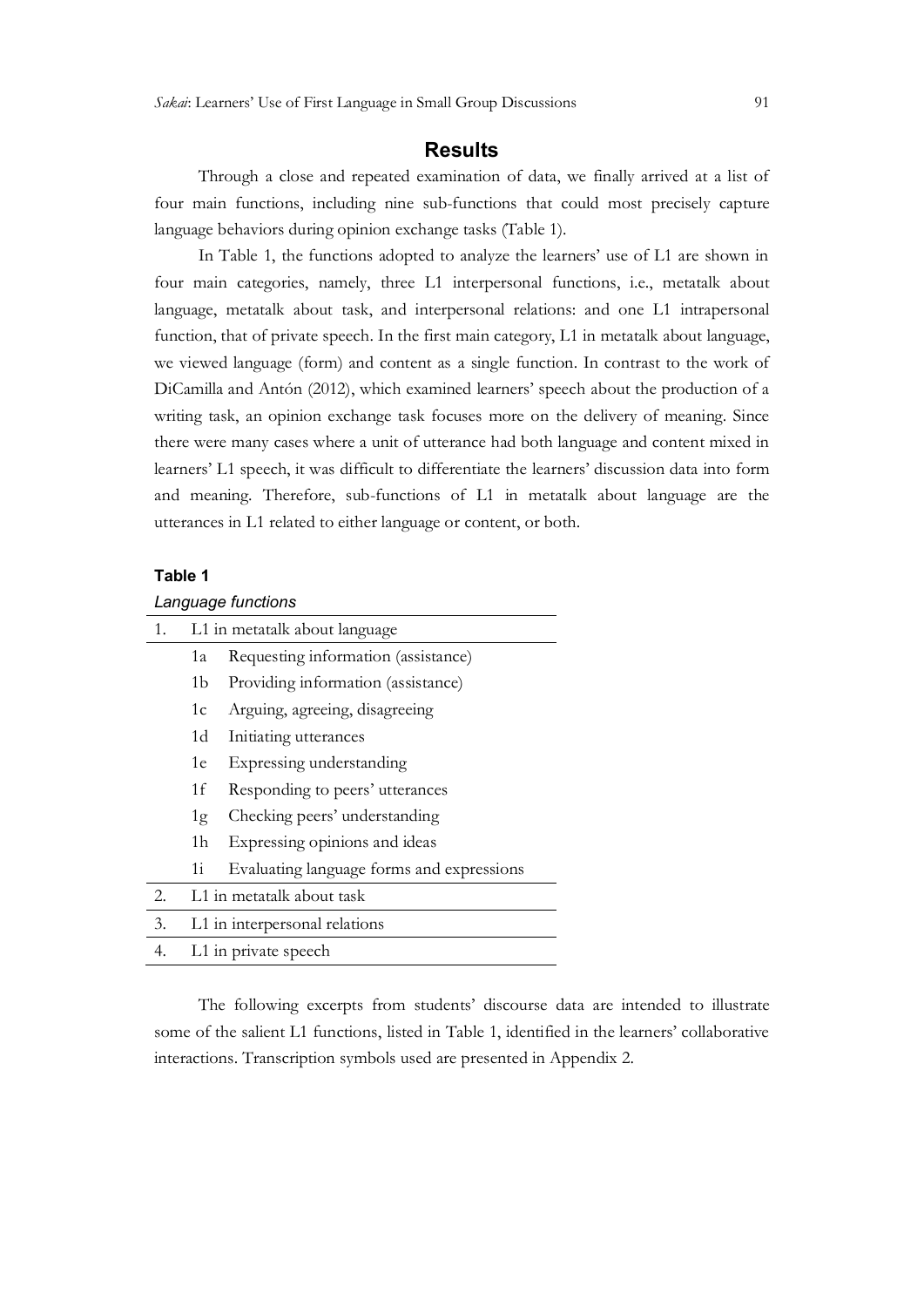#### Interpersonal Use of L1 in Metatalk about Language

Japan Journal of Multilingualism and Multivulturalism Vol 26 2020<br> **Interpersonal Use of L1 in Metatalk about Language**<br>
The interpersonal use of L1 in metatalk about language included requesting or<br>
providing information The interpersonal use of L1 in metatalk about language included requesting or providing information or assistance, communicating understanding, and arguing about film-related topics, regarding both language form and content. Participants used Japanese to ask for and provide help in finding appropriate English vocabulary or to discuss linguistic items. This metalanguage, or talk about language, was evident as seen in Excerpts 1 and 2, illustrating the L1's role in accessing L2 forms. In Excerpt 1, when Group 2 was discussing the differences between Greek culture and white American culture shown in the film, Aya wanted to say that white Americans have fewer relatives than Greeks. In response to a request for an L2 word, an upper-intermediate learner, Taka promptly provided the word *relative* and helped support Aya's endeavor to speak L2 (lines 2-3). In line 4, Taka used Japanese *sou da ne* (that is right) to agree with the idea Aya had expressed in English. to ask for and provide help in finding appropriate English vocabulary or to discuss<br>
linguistic items. This metalanguage, or talk about language, was evident as seen in<br>
Excerpt 1, when<br>
Group 2 was discussing the differe

Excerpt 1

| 1              | Aya: Shinseki -tte nan da<br>-kke                       | (1a) |
|----------------|---------------------------------------------------------|------|
|                | relatives about<br>what<br>COP-O                        |      |
|                | (what was "shinsek?" in English?)                       |      |
| 2              | Taka: relative. ((turning to Aya))                      |      |
| 3              | Aya: <i>ah ah</i> (oh), relative $(2.0)$ few relatives. |      |
|                | oh                                                      |      |
| $\overline{4}$ | Taka: Un, maybe so da<br>$-ne$                          | (1c) |
|                | so COP - PAR<br>yes                                     |      |
|                | (that is right)                                         |      |

Note. The numbers/letters in parentheses on the right refer to the language functions in Table 1.

Excerpt 2 illustrates a similar example of collaborative dialogue observed in Group 2. When Group 2 was discussing the topic, "What do you think of people who start going to school at the age of 30 or older?" Riko related her problem with accessing linguistic terms to express her idea (line 2). Then, as shown in lines 4 and 5, Riko and Aya asked for the words to be translated. Noriko, an upper-intermediate learner, then translated the intended meaning for Riko, which not only helped her participate in the discussion by expressing her opinions (1h), but offered Riko and Aya an opportunity to recall the phrase  $u\phi$  to in cooperative conversation. Thus, the L1 use helped to maintain the group discussion.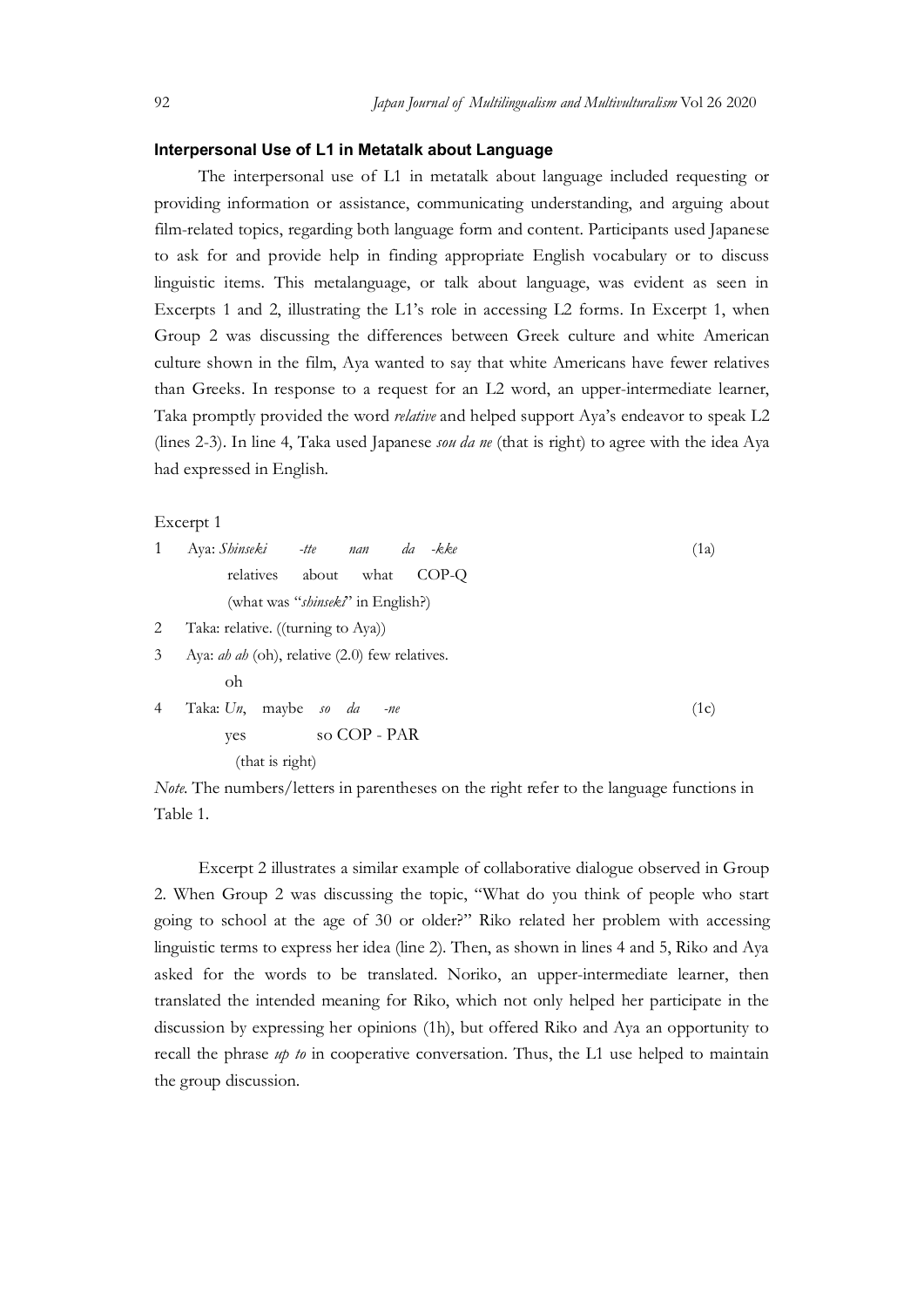#### Excerpt 2

| $\mathbf{1}$ | Noriko: what do you (think)? ((turning to student Riko))                      |      |
|--------------|-------------------------------------------------------------------------------|------|
| 2            | nihonngo<br>demo<br>ii<br>Riko<br>: u: n to<br>ka-na                          | (1a) |
|              | Japanese though good Q - PAR<br>well                                          |      |
|              | (well, can I say it in Japanese?)                                             |      |
| 3            | Noriko: un                                                                    | (1b) |
|              | (yes)                                                                         |      |
| 4            | : yakushi-te (translate it)<br>Riko                                           | (1a) |
|              | (translate it)                                                                |      |
| 5            | : yakushi-te (translate it)<br>Aya                                            | (1a) |
|              | (translate it)                                                                |      |
| 6            | Riko<br>: benkyoo shitai tte omou toki<br>(1h)<br>wa sono-hito jishin da-kara |      |
|              | think time is<br>that person self COP-PAR<br>study<br>want                    |      |
|              | (it is up to you when you want to study)                                      |      |
| 7            | Noriko: Ah $(2.0)$ so.                                                        |      |
| 8            | Riko : [dakara sono taiming de                                                | (1h) |
|              | (therefore at that timing)                                                    |      |
| 9            | Noriko: [It's up to (.) it's up to the person when they want to study.        |      |
| 10           | : Um. ((nodding))<br>Taka                                                     |      |
| 11           | : $Ab$ , up to. ((turning to Riko))<br>Aya                                    | (1f) |
|              | (Oh)                                                                          |      |
| 12           | Riko<br>: up to.                                                              |      |
| 13           | Noriko: right? ((looking at Riko))                                            |      |

14 Riko : yes.

In Excerpt 3, the L1's potential use as a mediating device in constructing collective scaffolding is shown (Donato, 1994). In Group 2, during a discussion about the different characters of the mothers in the two films, Noriko shared, by partly using L1, her idea that Maria, a Greek mother, did not force Greek cultural values on her daughter (line 1). However, this signaled her lack of linguistic knowledge to the group: in this particular case, by using the English equivalent of oshitsukeru (to impose or force). Noriko continued to express her ideas with difficulty; this is indicated by a pause (line 3). Subsequently, Aya, a less proficient student, provided Noriko with the word *force* (line 4), which helped Noriko to recall *force* and construct an L2 sentence with the word (line 5). However, Noriko still failed to express her intended meaning because she had not yet organized her thoughts. Thereafter, Taka offered a different word, obey (line 6), while Noriko, instead of trying, expressed the difficulty of conveying her ideas with a laugh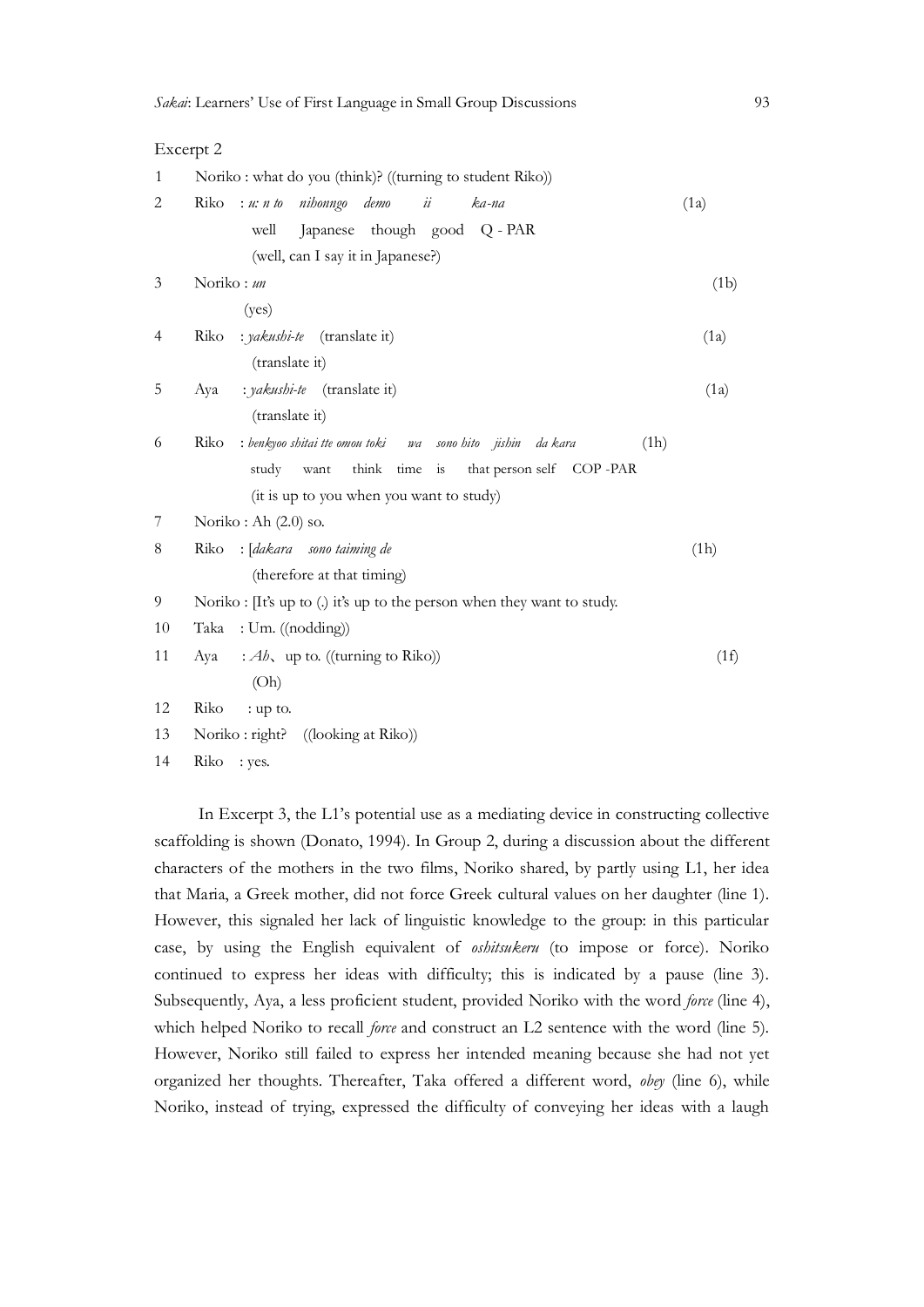Japan Journal of Multilingualism and Multivulturalism Vol 26 2020<br>(line 7). Although Noriko did not produce the intended utterance, this example indicates<br>that in their groups, the learners can provide scaffolding for each (line 7). Although Noriko did not produce the intended utterance, this example indicates that in their groups, the learners can provide scaffolding for each other and that even the more advanced learners could benefit from the group interaction. It also illustrates that the role of the expert in group can be fluid when the learners pool their strengths, and this process seems to be facilitated by using L1.

|                |           |                                                   | the role of the expert in group can be fluid when the learners pool their strengths, and                                                                                      |                    |    |             |
|----------------|-----------|---------------------------------------------------|-------------------------------------------------------------------------------------------------------------------------------------------------------------------------------|--------------------|----|-------------|
|                |           | this process seems to be facilitated by using L1. |                                                                                                                                                                               |                    |    |             |
|                | Excerpt 3 |                                                   |                                                                                                                                                                               |                    |    |             |
| 1              | Noriko    | : But Maria doesn't oshitsuke-ru                  | (impose / force)                                                                                                                                                              |                    |    | (1h)        |
| $\mathbf{2}$   |           | Taka                                              | $\nu$<br>$\nu$                                                                                                                                                                | $\alpha$ (nodding) | in | agreement)) |
| (1c)           |           |                                                   |                                                                                                                                                                               |                    |    |             |
|                |           | (yes yes)                                         |                                                                                                                                                                               |                    |    |             |
| $\mathfrak{Z}$ | Noriko    | $:$ tries to $(.)$                                |                                                                                                                                                                               |                    |    |             |
| $\overline{4}$ | Aya       | : force?                                          |                                                                                                                                                                               |                    |    |             |
| 5              | Noriko    |                                                   | : force. ah, force! (2.0) ((recalling the word, <i>force</i> )) force to (.) force her daughter to<br>respect (.) not respect because Toula already respects her culture.     |                    |    |             |
| 6              | Taka      | : obey?                                           |                                                                                                                                                                               |                    |    |             |
| 7              | Noriko    |                                                   | : obey? It's difficult to say. These kinds of things that I wanted to say ((laughing))                                                                                        |                    |    |             |
|                |           |                                                   | The excerpts presented above demonstrate that the learners, though limited in their<br>linguistic knowledge, used L1 to ask for or provide help in their social interactions. |                    |    |             |
|                |           |                                                   |                                                                                                                                                                               |                    |    |             |

#### Interpersonal Use of L1 in Metatalk about Task

This function involves the use of L1 as a tool to control tasks such as creating a shared understanding of a particular task's requirements and goals. There were only a few instances of L1 use for this function. This is probably because the goal of the task, which was to discuss the film-related topics on the list until the bell rang, did not need much clarification. L1 used to advance to the next step of the task, specifically signaling to move on to another discussion topic, was evident in Group 1. Excerpt 4 is a discussion of a cultural difference where Americans tend to value individualism, whereas Mexicans hold more respect for family or a group of relatives. Aki expressed the importance of maintaining a balance of respect between the individual and family life (line 1). In this regard, Kana expressed understanding (line 2), whereas Shiho experienced difficulty in framing her idea (line 3). Kana stated that the topic was difficult to discuss (line 4). Shiho then suggested changing the topic (lines 4 and 8), to which Kana agreed (line 9).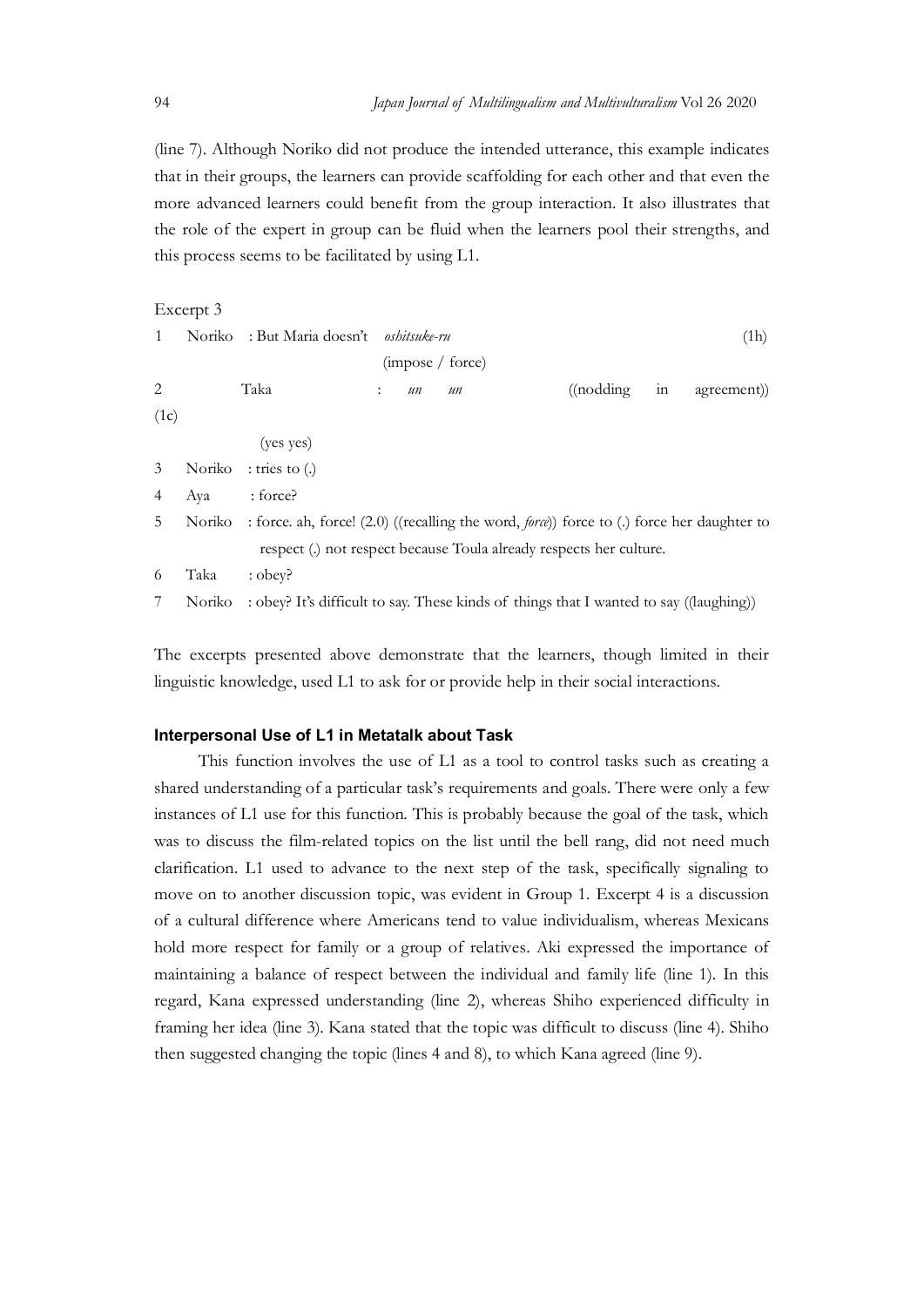#### Excerpt 4

| 1 |                                 | Aki : Balance is very important, I think. |                                                                                  |    |        |  |
|---|---------------------------------|-------------------------------------------|----------------------------------------------------------------------------------|----|--------|--|
| 2 | Kana: okay. okay.               |                                           |                                                                                  |    |        |  |
| 3 | Shiho: hum:                     |                                           |                                                                                  |    |        |  |
| 4 |                                 | Kana: It's really difficult to talk.      |                                                                                  |    |        |  |
| 5 | Aki : ah. $((\text{laughing}))$ |                                           |                                                                                  |    |        |  |
| 6 |                                 |                                           | Shiho: tsugg? ((after the group finished discussing one topic, turning to Kana)) |    | (2)    |  |
|   | (next)                          |                                           |                                                                                  |    |        |  |
| 7 | Kana: Um?                       | $((\text{unable to hear "tsugi"))$        |                                                                                  |    |        |  |
| 8 | Shiho                           | : $t3ug1$ ?                               | (turning                                                                         | to | Kana)) |  |
|   | (2)                             |                                           |                                                                                  |    |        |  |
| 9 | Kana: Yes, good.                |                                           |                                                                                  |    |        |  |

In her interview, Shiho stated that the use of the Japanese word tsugi (next) was not conscious. However, she believed it was acceptable to use Japanese between topics, since it was not an essential part of the discussion. Shiho further stated that she needed to make sure whether Kana, the most fluent L2 speaker in the group, would agree to change the topic. DiCamilla and Antón (2012) noted, "To collaborate successfully, students need not only to resolve the linguistic problems that the task confronts them with, but also to reach an agreement concerning how they are going to work together" (p. 175). Having finished one topic, Shiho's desire to share her view with Kana appeared necessary for the group to work collaboratively. Instances of L1 use on task processing found in the data involved clarifying the topic among group members.

#### Use of L1 in Interpersonal Relations

This function involves any learner's speech not directly related to linguistic aspects or tasks, but to their social conversations, which served to create a friendly social environment. Several instances of this L1 function were found in Group 2, where learners used L1 in off-task speech to tell jokes and pass humorous comments when praising or teasing peers. In Excerpt 5, Taka teased Noriko about a potential partner while discussing marriage. Noriko, who was becoming rather relaxed toward the end of the discussion, used L1 to emphasize that she did not want to marry a man from her hometown. After Noriko's emphatic expression in Japanese (line 5), Taka continued to joke by making a gesture of a cow, which evoked laughter and created a fun atmosphere. Thus, Noriko's limited use of Japanese may have served to ease the anxiety and tension involved in speaking L2 in the language classroom.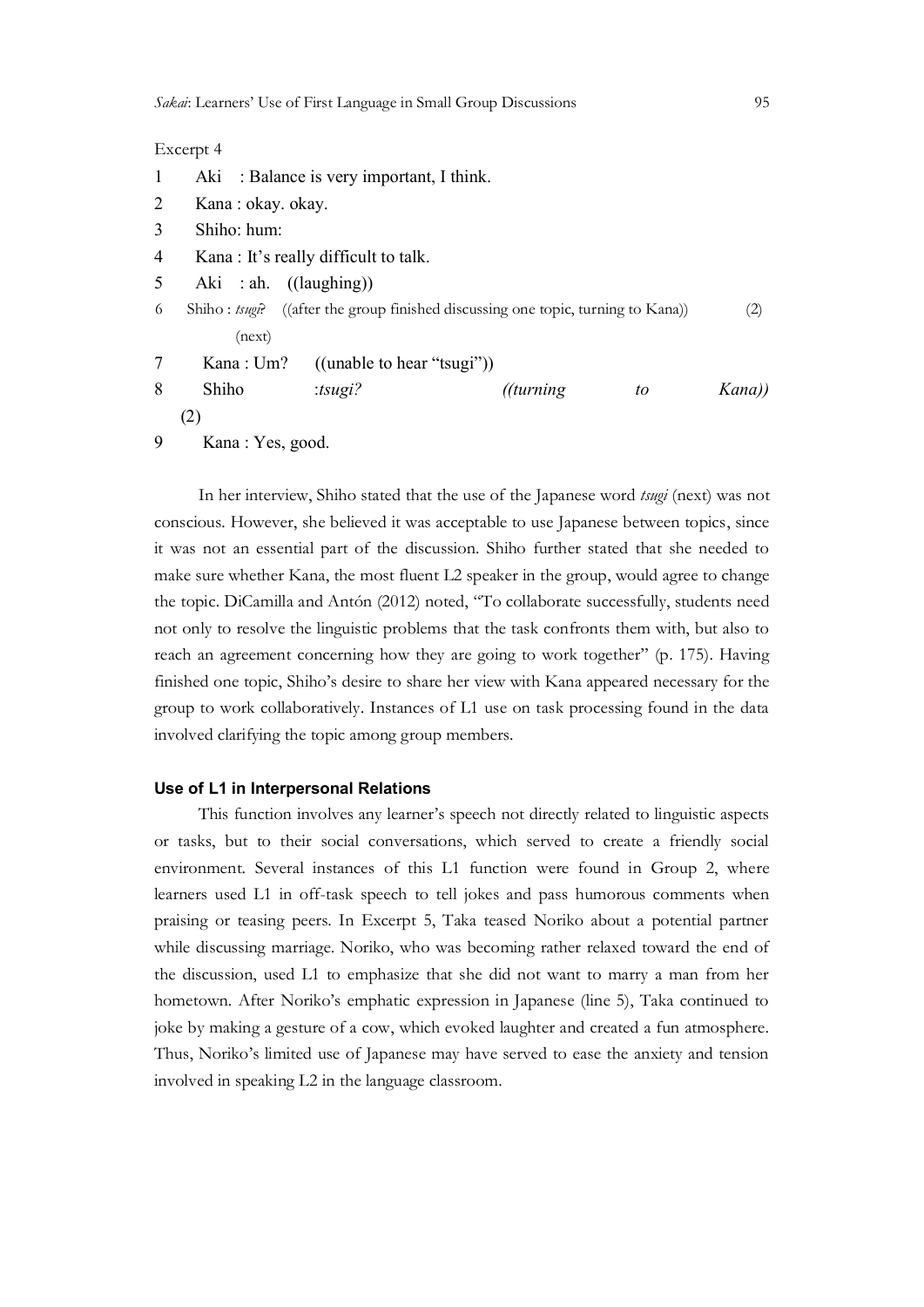#### Excerpt 5

- 1 Taka : How about you? ((turning to Noriko))
- Japan Journal of Multilingualism and Multivulturalism Vol 26 2020<br>Excerpt 5<br>1 Taka : How about you? ((turning to Noriko))<br>2 Noriko : Of course. Japanese people. ((nodding))<br>3 Pilos : Ob ()
- 3 Riko : Oh (.).
- 4 Taka : (the name of her hometown) people?
- 3 Japan Journal of Multilingualism and Multivulturalism Vol 26 2020<br>
2 Noriko : Of course. Japanese people. ((nodding))<br>
2 Noriko : Of course. Japanese people. ((nodding))<br>
3 Riko : Oh (.).<br>
4 Taka : (the name of her homet 5 Noriko : no no no no no no no thank you, no thank you. ZETTAI YADA !, ZETTAI YADA ! (3)

(no way! no

way!)

- 6 Taka : why?
- 

*Japan Jaurnal of Multilingualism and Multimalum Vol 26 2020*<br>
1 Taka : How about you? ((turning to Noriko))<br>
2 Noriko : Of course. Japanse people. ((nodding))<br>
3 Riko : Of Course. Japanse people. ((nodding))<br>
4 Taka : (th *Japan Journal of Multilingualism and Multirsulturalism* Vol 26 2020<br>
Excerpt 5<br>
1 Taka : How about you? ((turning to Noriko))<br>
2 Noriko : Of course. Japanese people. ((nodding))<br>
3 Riko : (the name of her hometown) people Another example of L1 employed for social purposes can be found in Excerpt 6. When talking about racial discrimination, Noriko states that people tend to hold a discriminatory mentality toward another race (line 1). Taka responds by saying that older people have strong opinions or prejudices (line 2). Noriko then summarizes people's discriminatory mentality as racism and concludes the topic by saying "that's all" (line 3). Taka applauds because the group has finished the discussion task. Now, Taka, using Japanese, rather exaggeratedly praised the group's performance (line 4). In his interview, he reflected: "I complimented our active involvement in discussions, not our language performance, since we used a lot of Japanese." In English, Taka could have said, "(we all) four did a good job." However, communicating emotions in their shared native language seemed natural and effective for praising the group's performance. Taka's positive L1 comment may have helped create a positive affect within a group, which would not have been the case if he had said it in the L2.

#### Excerpt 6

- 1 Noriko: They have to do that they don't like it.
- 2 Taka : especially, especially old people have strong opinion.
- 3 Noriko: It's racism. Okay, that's all. ((Taka, clapping hands))
- 4 Taka : kono yonin sugoi-ne, shabbete-ne. (3)

these four great speak - PAR

 (these four are great. (they) speak (a lot)) ((after discussing all given topics, looking at members))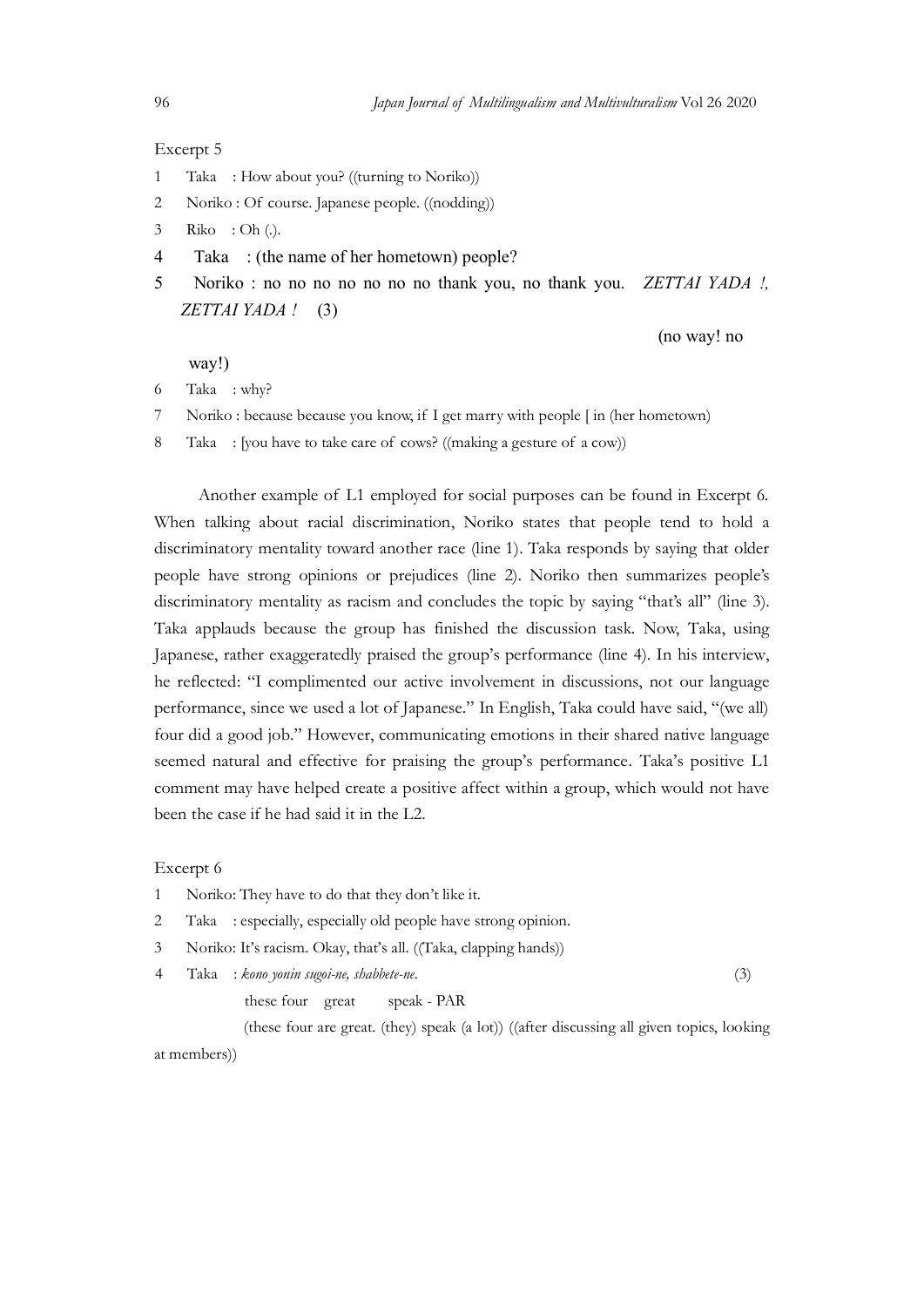#### Intrapersonal Use of L1 in Private Speech

Based on Smolucha's (1992) definition, Ohta (2001) identifies learners' self-directed private speech by its "(a) reduced volume, (b) because it was not in response to a question/comment directed specifically to the individual by the teacher or another student, and (c) because it did not receive a response by the teacher or classmate" (Ohta, 2001, p. 38). This present study followed Ohta (2001) and found that the participants used L1 private speech as a thinking tool when faced with a difficult task, specifically to reflect on the content and the form of linguistic items during the discussion. In Excerpt 7, from Group 2, Noriko first read the question of the topic to the group. However, being unable to understand the question herself, Noriko lowered her voice and spoke Japanese, chotto matte, wakannai (wait a minute, I don't get it) to regulate her thinking. Subsequently, Noriko re-read the topic question aloud in English. This time, she understood the topic correctly, as indicated by her saying "AH" out loud while nodding. As Noriko reflected, Japanese phrases spoken unconsciously were not intended to be addressed to any interlocutor but probably to help her understand the question.

Excerpt 7

1 Noriko : OK, next, do you think it was okay for Toula to hide her relationship with Ian from her family<br>
"chooto matte, wakan-nai" (wait a minute, I don't get it.), do you think it was OKAY for

Toula to hide her relationship with Ian from her family? ((raising her voice)) (2.0) AH:  $((nodding))$   $(4)$ 

 As another example of private speech, in Excerpt 8, discussing differences between American and Mexican culture, an intermediate student, Aki, in Group 1, wanted to say that American culture values individualism more than Mexican culture. Aki, unable to locate the words individual or individualism, suddenly lowered her voice and, partly using Japanese, spoke to herself, *personal tte nan te iuno* (how do you say "personal"?). Then, in line 2, she was quick to recall "individual," and was able to express her opinion to the group.

#### Excerpt 8

1 Aki : I don't think that "personal *tte- nan-te iu-no*" (how do you say "personal"?) (1a) (2.0) Individual one is

I think most.

2 Kana: Uhm. ((nodding))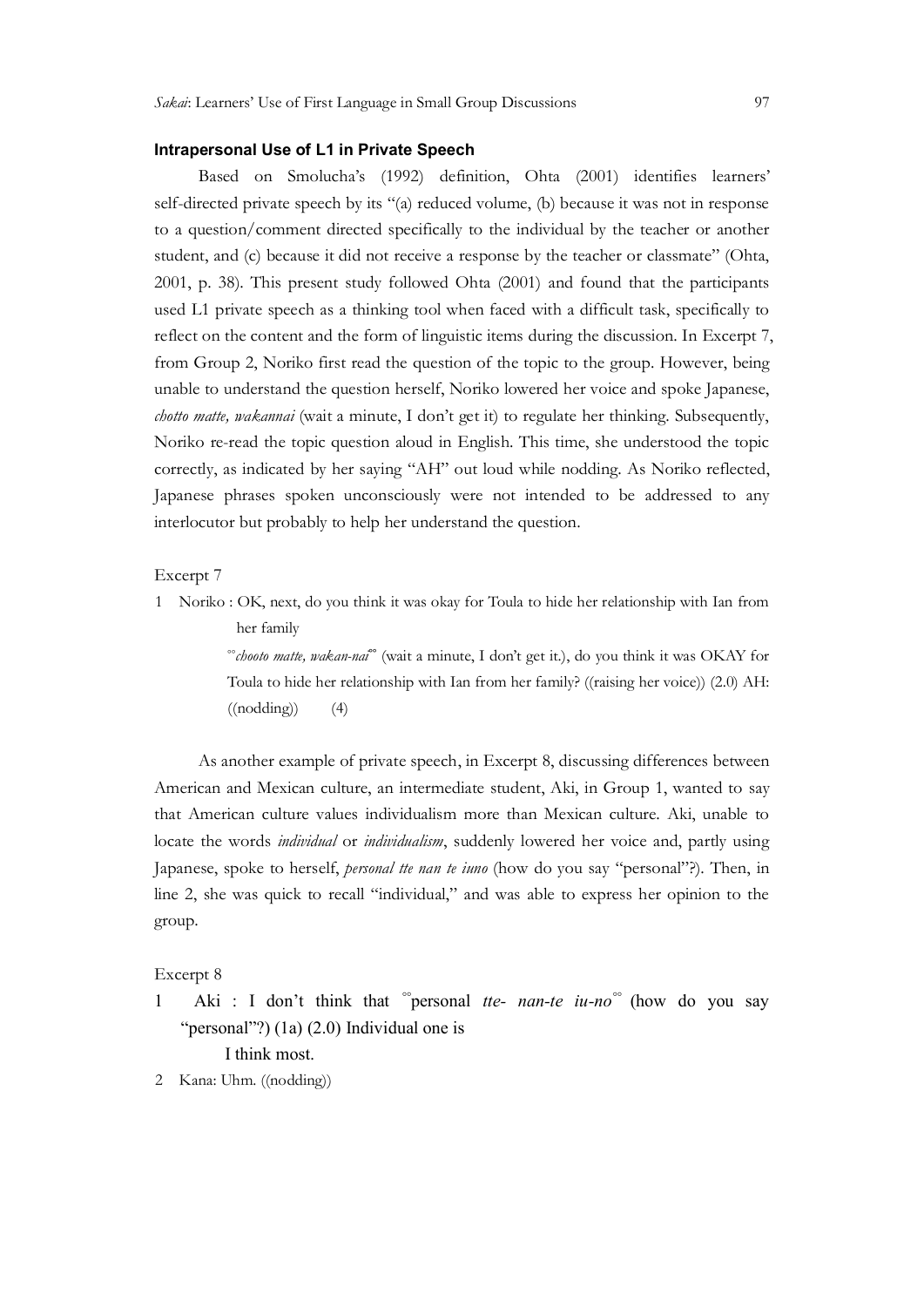Japan Journal of Multilingualism and Multivulturalism Vol 26 2020<br>
In her interview, Aki confirmed that her Japanese in line 1 was not intended for anyone<br>
in the group but for herself. Therefore, instead of seeking a resp In her interview, Aki confirmed that her Japanese in line 1 was not intended for anyone in the group but for herself. Therefore, instead of seeking a response from the group, she proceeded to try to locate the necessary word herself. Aki also asked herself why she had used Japanese to recall English words. These unconscious uses of Japanese can be interpreted as private speech. They helped the learners to maintain communication in relation to task completion when they had trouble in understanding the concept (e.g., Excerpt 7) or creating language (e.g., Excerpt 8). Japan Journal of Multilingualism and Multinuluralism Vol 26 2020<br>interview, Aki confirmed that her Japanese in line 1 was not intended for anyone<br>group but for herself. Therefore, instead of seeking a response from the gro

speech identified in the data suggested that L1 regulates cognitive processes in learners as they manage their own thoughts or search for vocabulary themselves.

#### **Discussion**

By exploring Japanese EFL learners' use of L1 during collaborative dialogue through a sociocultural lens, this study revealed that L1 served several vital functions when learners engaged in small group discussions.

Regarding the research question about what functions the learners' use of L1 serves during opinion exchange tasks, the findings were consistent with previous studies (cf. Antón & DiCamilla, 1999), which revealed that the L1 played the primary role in the students' interactions on both inter- and intrapsychological planes. On an interpsychological plane, the L1 functioned as a cognitive tool, not only for solving lexical and grammatical problems but also for creating content by providing scaffolding to each other. As for the scaffolding function of L1 in collaborative dialogue, in both groups it appeared that the more proficient learners often provided scaffolding to the less proficient learners by intentionally adjusting their level of speech to that of the less proficient learners. There were also instances where even the more proficient learners benefited from collective scaffolding (cf. Excerpt 3), the same tendency as found in the talk by young learners in Yaghobian et al. (2017).

Additionally, the L1 worked effectively to create a shared understanding of how to proceed with the task in the group. As shown in Excerpt 4, Shiho unconsciously used the L1 to confirm quickly whether Kana would agree with her. It is often possible that, in a group task, one fluent speaker can have a voice in managing a task. By using the L1, Shiho quickly elicited an agreement from Kana, which helped the group to proceed to the next task. Although analysis of the frequency of L1 use for each function is beyond the scope of the present study, a small amount of L1 occurrences were used for this metatask function by one particular learner in each group. In contrast to Yaghobian et al. (2017), where all learners used L1 to engage in a relatively complex task, the present study utilized a simple opinion exchange task and found this function of L1 usage to be limited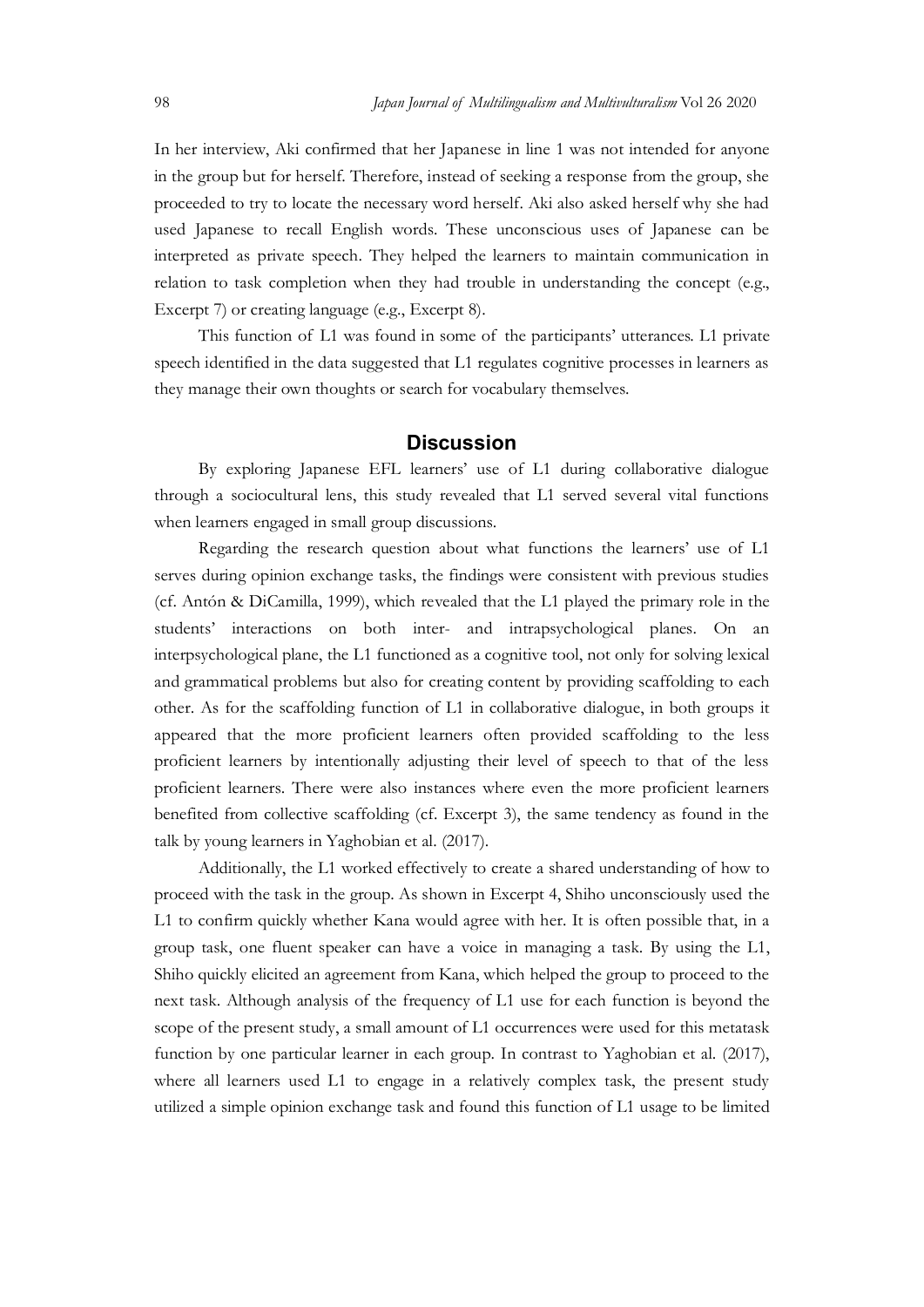mainly to one learner in each group. It may be that resorting to the L1 is not necessary to enable a shared perspective among the participants for working on this type of task.

L1 use for interpersonal relations, such as jokes, and an informal tone of voice served the social purpose of creating a positive and friendly atmosphere, as demonstrated in previous studies (DiCamilla & Antón, 2012; Yaghobian et al., 2017). The function of L1 for interpersonal relations is of importance because it affects social interaction positively when working collaboratively in groups in an affective climate of the classroom.

Additionally, on an intrapsychological plane, L1 private speech, which was found in some of the participants' speech, as in the case of the younger learners in Yaghobian et al. (2017), seemed to benefit their cognitive processes as a tool to direct their own thinking. Learners' self-directed private speech in the L1 was used to focus on problems and to search for vocabulary, serving as a cognitive mediator to help understand abstract concepts (cf. Excerpt 7) and language (cf. Excerpt 8) in the face of a cognitively challenging task.

L1 functions identified in the authentic discourse data from the learners' interaction have shown that the L1 in collaborative dialogues played a significant role "as a means to create a social and cognitive space" (Antón & DiCamilla, 1999, p. 245) where learners can provide each other and themselves with help as they work on a task. The L1 as a cognitive mediator also served to regulate language and thought, thus enabling the learners to maintain communication as they worked on the task.

#### Conclusion

In conclusion, the findings evidenced learners' L1 as an interactional, affective, and cognitive mediator of L2 learning on inter- and intrapsychological planes and affirmed the sociocultural perspective of language learning in Japanese EFL classrooms. Cook (1999) states that the L1 is in the mind of L2 learners and "every activity the student carries out visibly in the L2 also involves the invisible L1" (p. 202). Thus, it would be presumptuous to assume that when the learners use L1, they momentarily withdraw from tasks and abandon their roles as participants. Rather, it may be assumed that L2 learners work on tasks translingually (cf. García & Wei, 2014), using the shared L1 cognitively, socially, and affectively in peer interaction. According to Ferguson (2003), the "classroom is not only a place of formal learning but also a social and affective environment in its own right" (p. 6). The collaborative dialogue observed among the participants indicates that the learners aim to co-construct knowledge (cf. Hardin & Higgins, 1996), create meaning, and negotiate relationships with the shared L1, which played a critical role in the interaction. In this light, the learners' use of the L1 along with the L2 in collaborative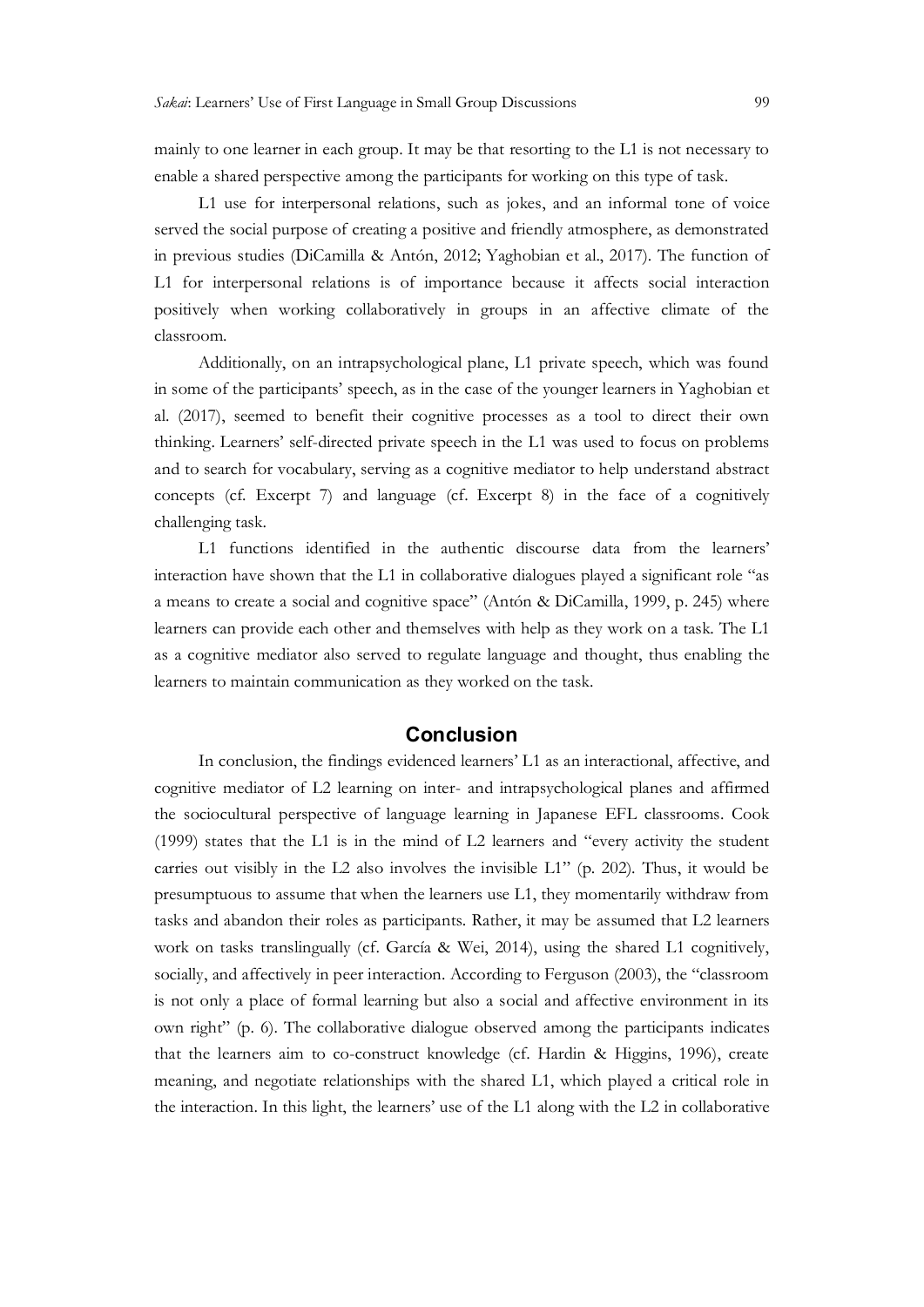Japan Journal of Multilingualism and Multivulturalism Vol 26 2020<br>
dialogue could represent their flexible and dynamic "translingual competence" (Anderson,<br>
2018), which would demonstrate their entire linguistic repertoire dialogue could represent their flexible and dynamic "translingual competence" (Anderson, 2018), which would demonstrate their entire linguistic repertoire, making full use of available resources collaboratively while working with a group.

The present study provides evidence that the learners' use of L1 for social and private speech during peer interaction affirmed the sociocultural perspective of language learning for Japanese EFL learners. However, the study has several limitations with the small sample size being the biggest issue. Similar studies on a larger scale, using different types of tasks, participants with varied levels of English proficiency, and diverse age groups should be considered. Although not considered the focus in this study, there seemed to be more utterances in the L1 with a wide range of functions observed in Group 2 than in Group 1. Quantitative analysis of the use of the L1 would be necessary to understand what factors (e.g., participants' beliefs about L1 use) would impact the use or usefulness of the L1 in real practice. Furthermore, this study has not demonstrated that the L1 was more useful than the L2. Further research is required to understand the multifaceted nature of L1 use in collaborative dialogue since the use of the L1 may be a normal psychological process that allows learners to maintain verbal interaction in communicative group work.

#### Acknowledgement

This work was supported by JSPS KAKENHI Grant Number JP19H01276.

#### References

- Anderson, J. (2018). Reimagining English language learners from a translingual perspective. ELT Journal, 72 (1), 26-37.
- Antón, M., & DiCamilla, F. (1999). Socio-cognitive functions of L1 collaborative interaction in the L2 classroom. The Modern Language Journal, 83(2), 233-247.
- Aoyama, R. (2020). Exploring Japanese high school students' L1 use in translanguaging in the communicative EFL classroom. TESL-EJ, 23(4), 1–18.
- Appel, G., & Lantolf, J. P. (1994). Speaking as mediation: A study of L1 and L2 text recall tasks. The Modern Language Journal, 78(4), 437-452.
- Brooks, F. B., & Donato, R. (1994). Vygotskyan approaches to understanding foreign language learner discourse during communicative tasks. Hispania, 77(2), 262-274.
- Brooks, F. B., Donato, R., & McGlone, J. V. (1997). When are they going to say "it" right? Understanding learner talk during pair-work activity. Foreign Language Annals, 30(4), 524-541.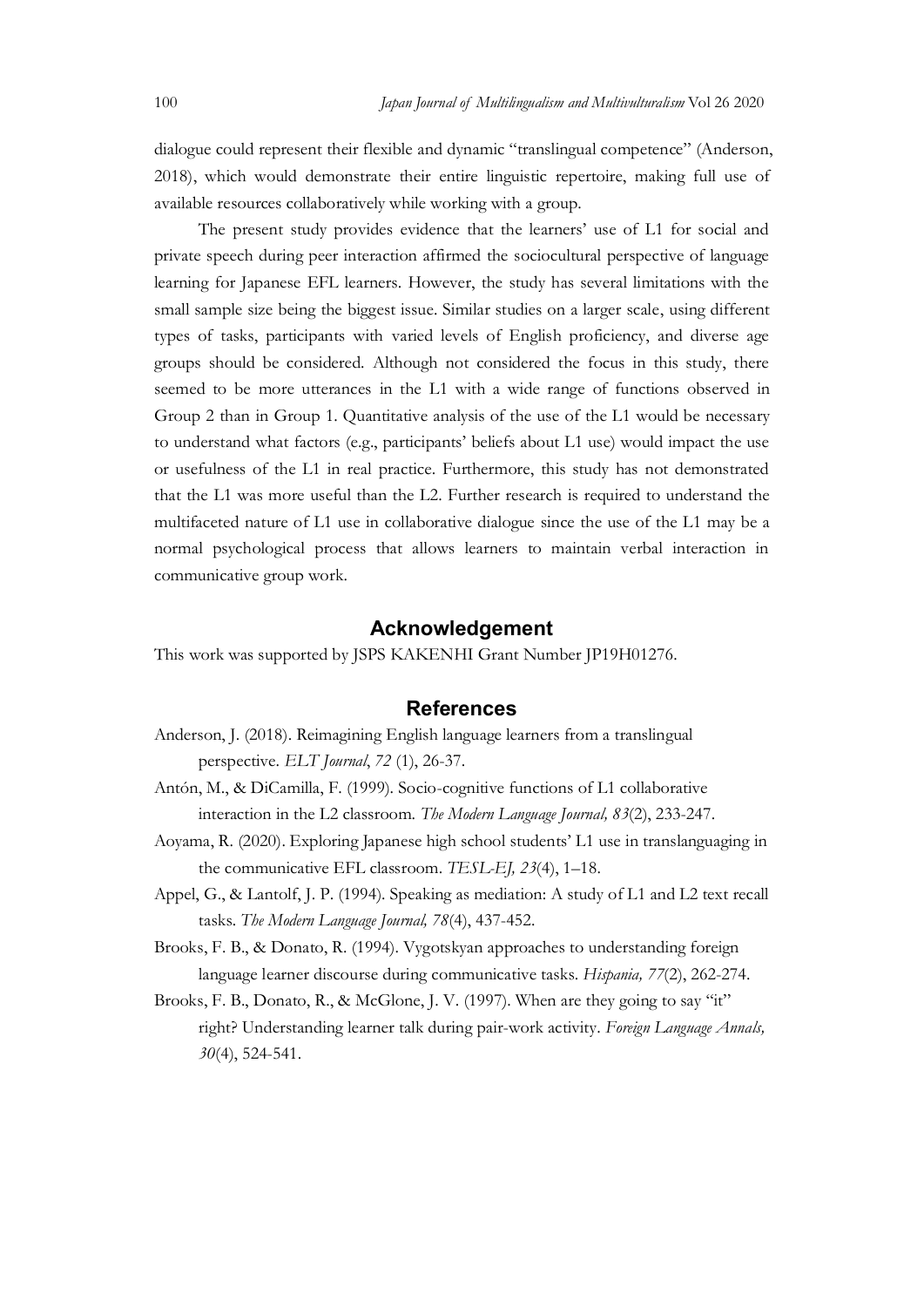- Centeno-Cortés, B., & Jiménez-Jiménez, A. (2004). Problem solving tasks in a foreign Learners' Use of First Language in Small Group Discussions<br>
101<br>
10-Cortés, B., & Jiménez-Jiménez, A. (2004). Problem solving tasks in a foreign<br>
language: The importance of the L1 in private verbal thinking. *Internationa* Learners' Use of First Language in Small Group Discussions<br>no-Cortés, B., & Jiménez-Jiménez, A. (2004). Problem solving tasks in a fore<br>language: The importance of the L1 in private verbal thinking. *International Jof*<br>*Ap*
- Chen, R., & Hird, B. (2006). Codeswitching in EFL group work in China. Language, Culture and Curriculum, 19(2), 208-219.
- Cook, V. (1999). Going beyond the native speaker in language teaching. TESOL Quarterly, 33(2), 185-209.
- Cook, V. (2001). Using the first language in the classroom. The Canadian Modern Language Review, 57(3), 402-423.
- Creese, A., & Blackledge, A. (2010). Translanguaging in the bilingual classroom: A pedagogy for learning and teaching? The Modern Language Journal, 94(1), 103-115.
- DiCamilla, F., & Antón, M. (2012). Functions of L1 in the collaborative interaction of beginning and advanced second language learners. International Journal of Applied Linguistics, 22(2), 160-188.
- Donato, R. (1994). Collective scaffolding in second language learning. In J. Lantolf & G. Appel (Eds.), *Vygotskian approaches to second language research* (pp. 33-56). Norwood, NJ: Ablex Publishing Company.
- Ellis, R. (2003). Task-based language learning and teaching. Oxford, UK: Oxford University Press.
- Ellis, R., & Shintani, N. (2014). Exploring language pedagogy through second language acquisition research. London, UK: Routledge.
- Ferguson, G. (2003). Classroom code-switching in post-colonial contexts: Functions, attitudes and policies. AILA Review 16(1), 38-51.
- Foster, P., & Ohta, A. (2005). Negotiation for meaning and peer assistance in second language classrooms. Applied Linguistics, 26(3), 402-430.
- Foster, P., Tonkyn, A., & Wigglesworth, G. (2000). Measuring spoken language: A unit for all reasons. Applied Linguistics, 21(3), 354-375.
- García, O. (2009). Bilingual education in the 21st century: A global perspective. Malden, MA: Wiley-Blackwell.
- García, O. (2011). Educating New York's bilingual children: Constructing a future from the past. International Journal of Bilingual Education and Bilingualism, 14(2), 133-153.
- García, O., & Kleyn, T. (2016). Translanguaging theory in education. In O. García & T. Kleyn (Eds.), Translanguaging with multilingual students: Learning from classroom moments (pp. 9-33). New York, NY: Routledge.
- García, O., & Lin, A. (2016). Translanguaging in bilingual education. In O. García & A. Lin (Eds.), Bilingual and multilingual education (pp. 1-14). Dordrecht, Netherlands: Springer.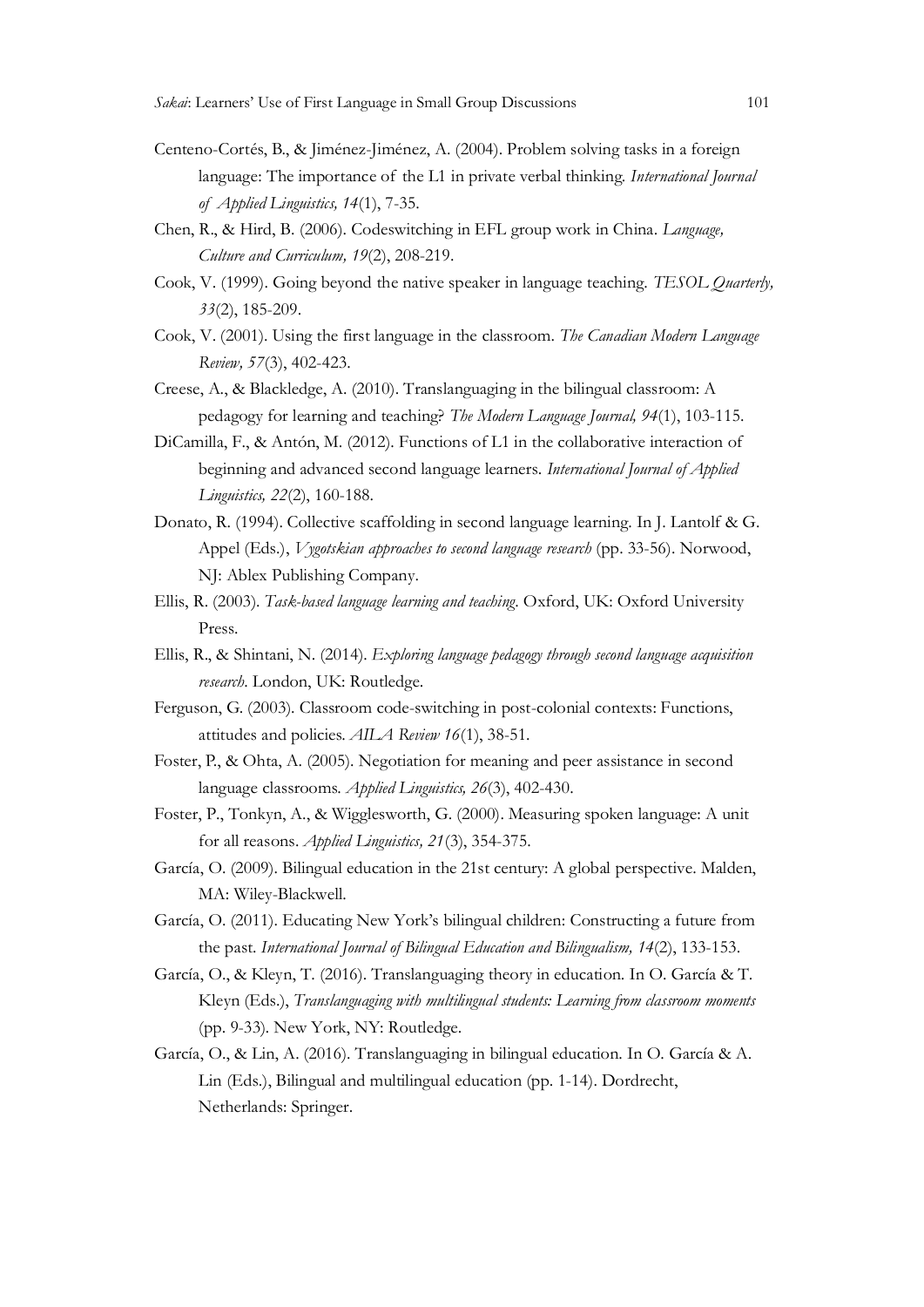- Japan Journal of Multilingualism and Multivulturalism Vol 26 2020<br>García, O., & Wei, L. (2014). *Translanguaging: Language, bilingualism and education*. New York,<br>NY: Palgrave Macmillan.<br>Gass, S., & Mackey, A. (2000). *Sti* García, O., & Wei, L. (2014). Translanguaging: Language, bilingualism and education. New York, NY: Palgrave Macmillan.
- Gass, S., & Mackey, A. (2000). Stimulated recall methodology in second language research. Mahwah, NY: Lawrence Erlbaum.
- Gass, S., & Selinker, L. (1983). Language transfer in language learning. Rowley, MA: Newbury House.
- Grosjean, F. (1982). Life with two languages: An introduction to bilingualism. Cambridge, MA: Harvard University Press.
- Grosjean, F. (1989). Neurolinguists, beware! The bilingual is not two monolinguals in on person. Brain and Language, 36(1), 3-15.
- Guk, H., & Kellogg, D. (2007). The ZPD and whole class teaching: Teacher-led and student-led interactional mediation of tasks. Language Teaching Research, 11(3), 281-299.
- Hall, G., & Cook, G. (2012) Own-language use in language teaching and learning: State of the art. Language Teaching, 45 (3), 271-308
- Hancock, M. (1997). Behind classroom code switching: Layering and language choice in L2 learner interaction. TESOL Quarterly, 31(2), 217-235.
- Hardin, C. D., & Higgins, E. T. (1996). Shared reality: How social verification makes the S., & Selinker, L. (1983). *Language transier in language karning*. Rowley, MA: Newbury<br>House.<br>
Haran, F. (1982). *Life with two languages: An introduction to bilingualism*. Cambridge, MA:<br>
Hararat University Press.<br>
281-2 motivation and cognition (pp. 28-84). New York: Guilford Press. Grosjean, F. (1989). Neurolinguists, bewarel The bilingual is not two monolinguals in on<br>
cross *Brianal 1 anguage*,  $56(1)$ , 3-15.<br>
Grok, H., & Kellogg, D. (2007). The ZPD and whole class teaching: Teacher-led and<br>
suden
- Hird, B. (1996). The incompatible objectives of group work in FL learning: A study of Chinese-English codeswitching. Language, Culture and Curriculum, 9(2), 163-175.
- Applied Linguistics, 15, 125-150.
- Kowal, M., & Swain, M. (1994) Using collaborative language production tasks to promote students' language awareness. Language Awareness, 3(2), 73-93.
- Lantolf, J. (2000). Second language learning as a mediated process. Language Teaching, 33(2), 79-96.
- Lantolf, J. (2012). Sociocultural theory: A dialectical approach to L2 research. In S. Gass & A. Mackey (Eds.), The Routledge handbook of second language acquisition (pp. 57-72). New York, NY: Routledge.
- Long, M. (1985). Input and second language acquisition theory. In S. Gass & C. Madden (Eds.), Input in second language acquisition (pp. 377-393). Cambridge MA: Newbury House.
- Long, M. (1996). The role of the linguistic environment in second language acquisition. In W. Ritchie & T. Bhatia (Eds.), Handbook of second language acquisition (pp. 413-468). New York, NY: Academic Press.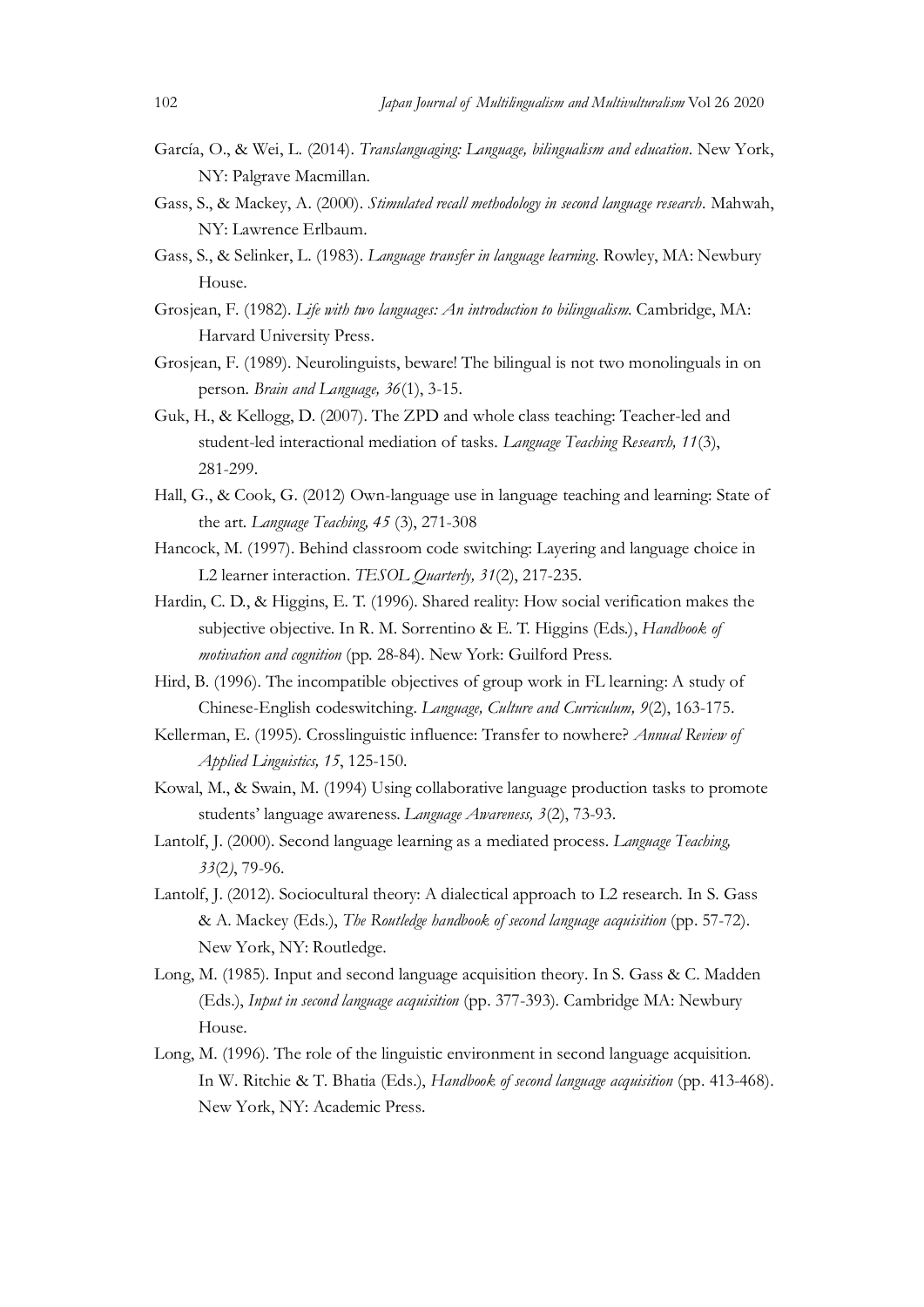- MEXT. (2018). Kakushien kenteishiken to CEFR tono taishohyou [A comparison table of qualification and certification tests with the CEFR]. https://www.mext.go.jp /bmenu/ houdo/30/03/icsFiles/ afieldfile /2019/01/15/1402610\_1.pdf.
- Odlin, T. (1989). Language transfer: Cross-linguistic influence in language learning. Cambridge, UK: Cambridge University Press.
- Ohta, A. S. (1995). Applying sociocultural theory to an analysis of learner discourse: Learner-learner collaborative interaction in the zone of proximal development. Issues in Applied Linguistics, 6(2), 94-121.
- Ohta, A. S. (2001). Second language acquisition processes in the classroom: Learning Japanese. Mahwah, NJ: Lawrence Erlbaum.
- Ortega, L. (2009). Understanding second language acquisition. London, UK: Hodder Education.
- Pica, T., Kanagy, R., & Falodun, J. (1993). Choosing and using communication tasks for second language instruction and research. In G. Crookes & S. Gass (Eds.), Tasks and language learning: Integrating theory and practice (pp. 9-34). Clevedon, UK: Multilingual Matters. A. S. (1995). Applying sociocultural theory to an analysis of learner discourse:<br>Learner-learner collaborative interaction in the zone of proximal development.<br>Izuze: in Applied Language, access by 49-121.<br>A. S. (2001). *S*
- Sano, A. (2018). The effects of translanguaging in discussion as a pre-writing activity for writing in a second language. Annual Review of English Language Education in Japan, 29, 193-208.
- Saville-Troike, M. (1988). Private speech: Evidence for second language strategies during
- Smolucha, F. (1992). Social origins of private speech in pretend play. In R. Diaz & L. Berk (Eds.), Private speech: From social interaction to self-regulation (pp. 123-141). Hillsdale, NJ: Lawrence Erlbaum Associates.
- Stern, H. (1992). Issues and options in language teaching. Oxford, UK: Oxford University Press.
- Storch, N. (2001). How collaborative is pair work? ESL tertiary students composing in pairs. Language Teaching Research, 5(1), 29-53.
- Storch, N., & Wigglesworth, G. (2003). Is there a role for the use of L1 in an L2 setting? TESOL Quarterly, 37(4), 760-770.
- Swain, M. (2000). The output hypothesis and beyond: Mediating acquisition through collaborative dialogue. In J. Lantolf (Ed.), Sociocultural theory and second language learning (pp. 97-114). Oxford, UK: Oxford University Press.
- Swain, M. (2005). The output hypothesis: Theory and research. In E. Hinkel (Ed.), Handbook of research in second language teaching and learning (pp. 471-483). Mahwah, NJ: Lawrence Erlbaum Associates.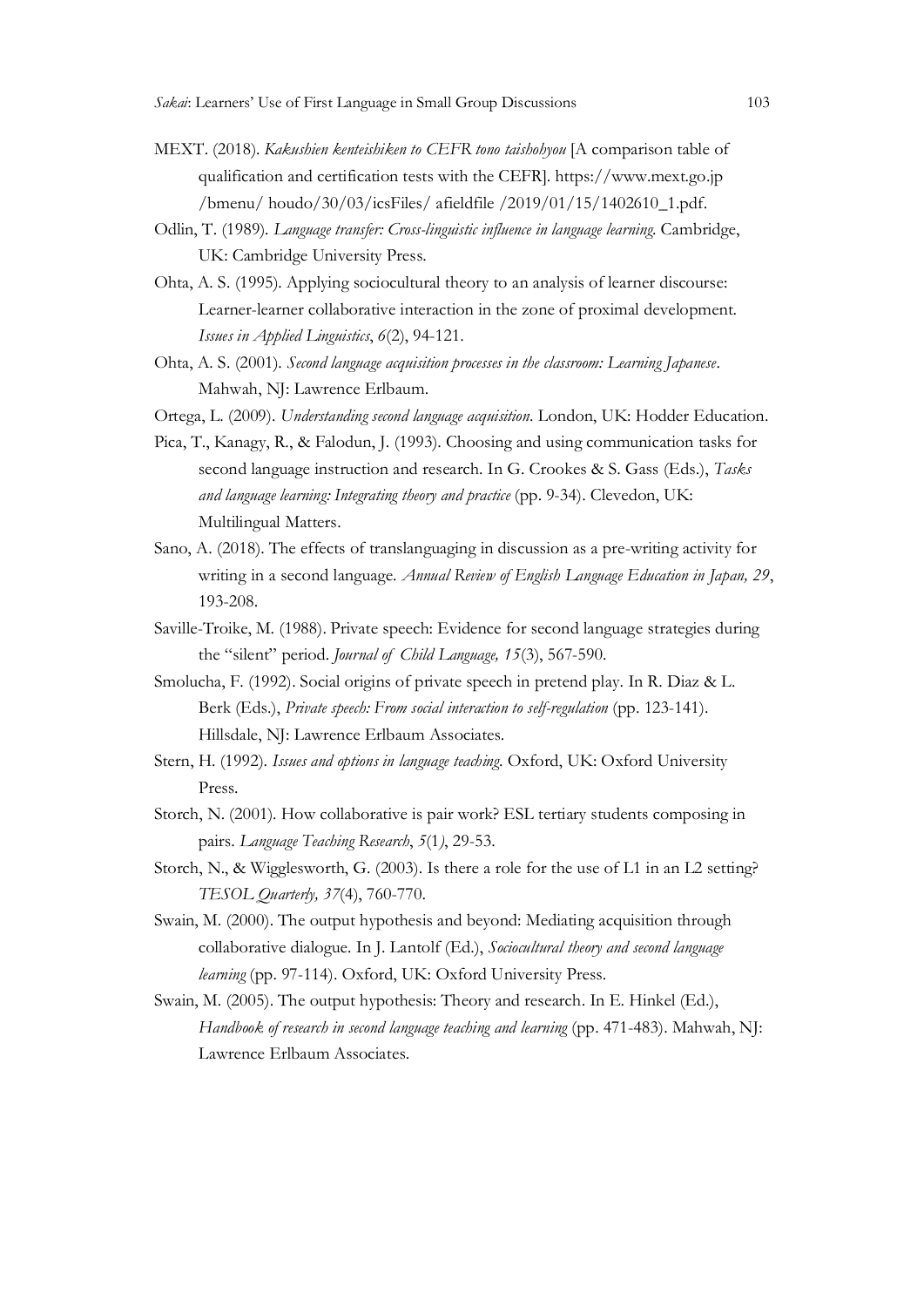- Japan Journal of Multilingualism and Multivulturalism Vol 26 2020<br>Swain, M. (2006). Languaging, agency and collaboration in advanced second language<br>proficiency. In H. Byrnes (Ed.), *Advanced language learning: The contrib* Swain, M. (2006). Languaging, agency and collaboration in advanced second language Japan Journal of Multilingualism and Multivulturalism Vol 26 2020<br>M. (2006). Languaging, agency and collaboration in advanced second language<br>proficiency. In H. Byrnes (Ed.), *Advanced language learning: The contributions* and Vygotsky (pp. 95-108). London, UK: Continuum.
- Swain, M., Brooks, L., & Tocalli-Beller, A. (2002). Peer-peer dialogue as means of second language learning. Annual Review of Applied Linguistics, 22, 171-185.
- Swain, M., & Lapkin, S. (2000). Task-based language learning: The uses of the first language. Language Teaching Research, 4(3), 251-274.
- Turnbull, B. (2018). Is there a potential for a translanguaging approach to English education in Japan? JALT Journal, 40(2), 101-134.
- Turnbull, M., & Dailey-O'Cain, J. (Eds.) (2009). First language use in second and foreign language learning. Bristol, UK: Multilingual Matters.
- Vygotsky, L. S. (1978). Mind in society: The development of higher psychological processes. Cambridge, MA: Harvard University Press.
- Vygotsky, L. S. (1986). Thought and language (A. Kozulin, Ed. & Trans.). Cambridge, MA: MIT Press.
- Wei, L. (Ed.). (2000). The bilingualism reader. New York, NY: Routledge.
- Wei, L. (2010). Moment analysis and translanguaging space: Discursive construction of identities by multilingual Chinese youth in Britain. Journal of Pragmatics, 43(5), 1222-1235.
- Wei, L. (2018). Translanguaging as a practical theory of language. *Applied Linguistics*, 39(1), 9-30.
- Wertsch, J. V. (1985). *Vygotsky and the social formation of mind*. Cambridge, MA: Harvard University Press.
- Wood, D., Bruner, J. S., & Ross, G. (1976). The role of tutoring in problem solving. Journal of Child Psychology and Psychiatry, 17(2), 89-100.
- Yaghobian, F., Samuel, M., & Mahmoudi, M. (2017). Learner's use of first language in EFL collaborative learning: A sociocultural view. Malaysian Online Journal of Educational Sciences, 5(4), 36-55.
- Yokoyama, Y. (2014). Language learners' code-switching strategies in English as a foreign language. Tokyo, Japan: Kinseido.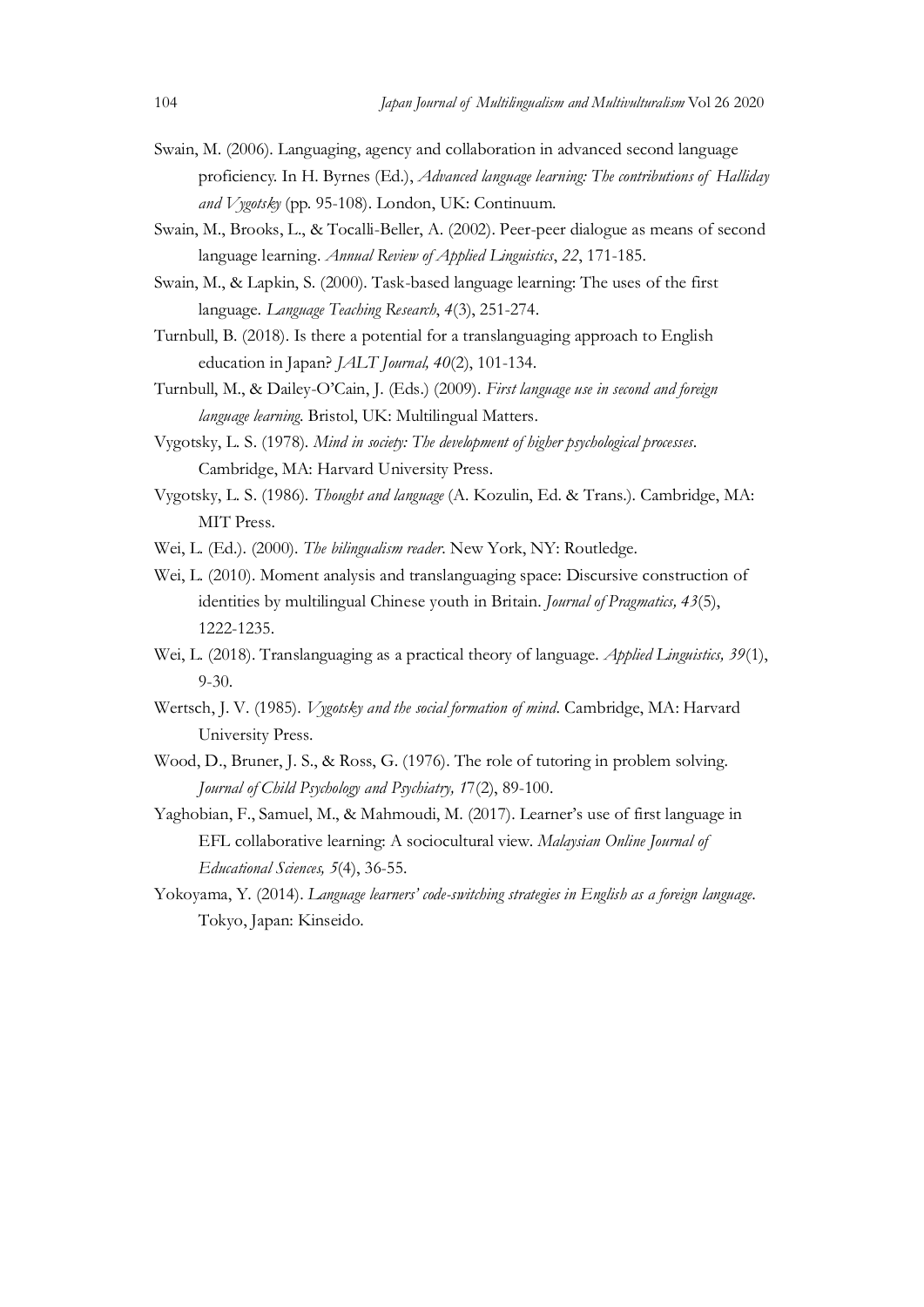### Appendix 1 Film-Related Topics Used for Opinion Exchange Tasks

#### Example:

- ・What kinds of American and Mexican culture do you see in the movie?
- ・What are the strengths (good) and weaknesses (bad) of both cultures?
- ・Sometimes people start going to school (university) at the age of 30 or more. What do you think of this?
- ・Describe the Greek culture and white American culture shown in the movie. In what ways are they different?
- ・Do you know anyone in your life who has married a foreigner? Do you think they had trouble getting permission from their families?
- ・Imagine that you wanted to marry someone from a different background. What do you think would happen? Which do you think would be easier, for you to live in your spouse's country or here in Japan?